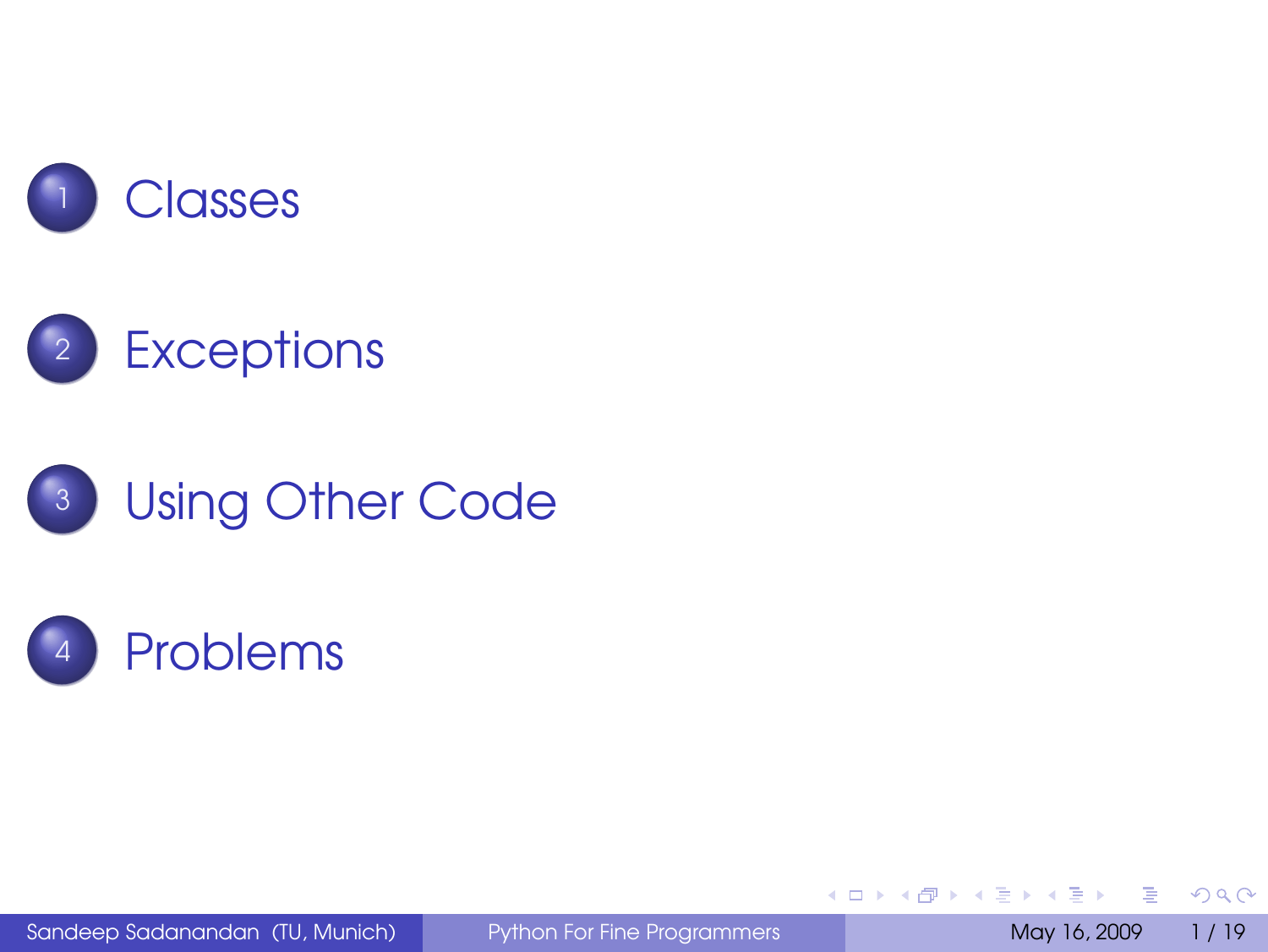## Start with an Example

- **•** Python is object oriented
- **•** Everything is an object
- **•** Every object has some methods
- <span id="page-1-0"></span>**•** There are no private variables/methods in python (All are public)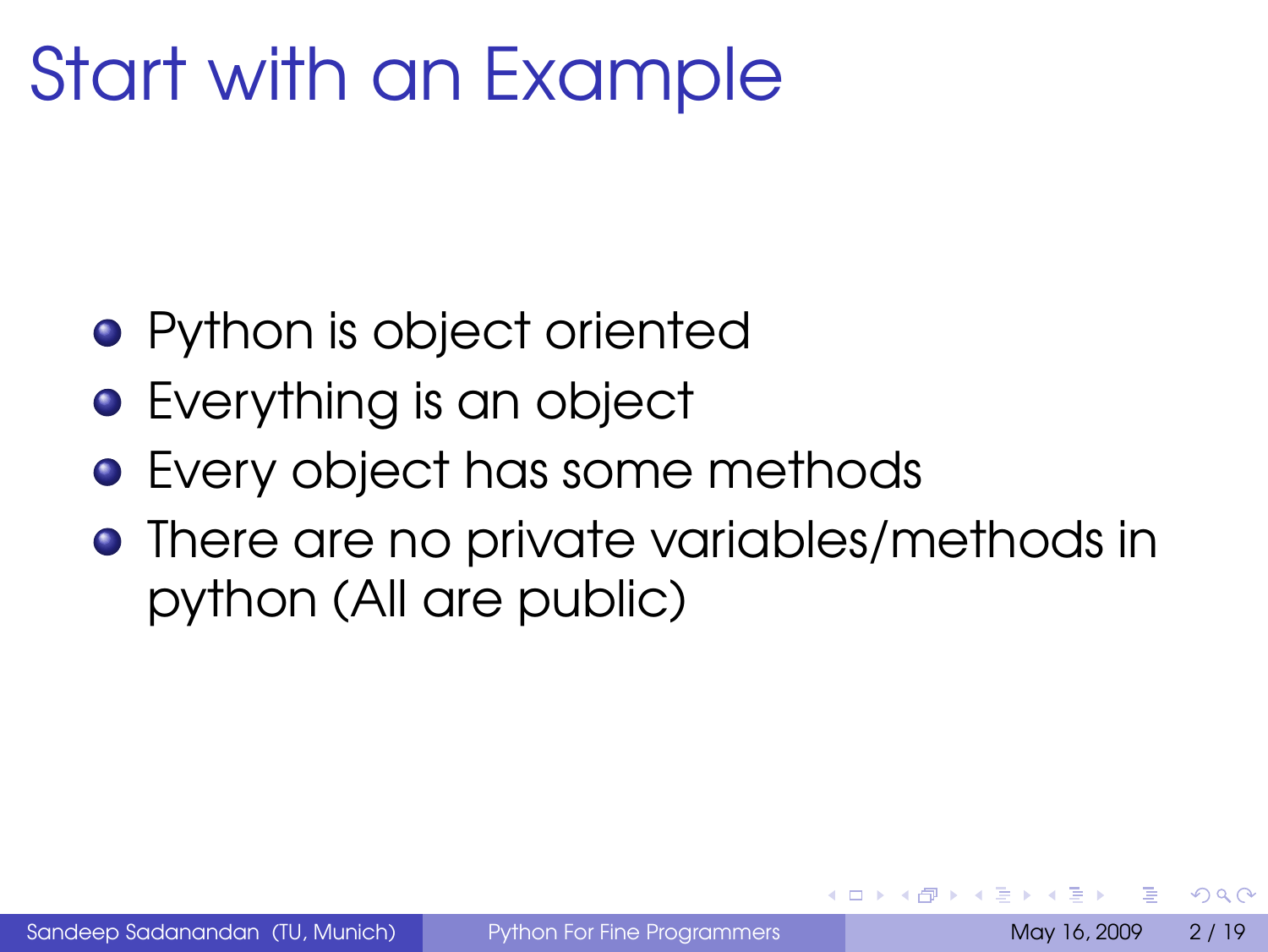```
1 >> class Complex:
_2 ... \blacksquare def \_init\_ (self , realpart , imagpart):
3 \ldots self. r = \text{regular}4 \ldots self. i = imagpart
5 \cdot \cdot \cdot6 \gg >> X = Complex (3.0, -4.5)7 >> X. r, x i
8(3.0, -4.5)
```
<span id="page-2-0"></span>KED KAP KED KED E VOOR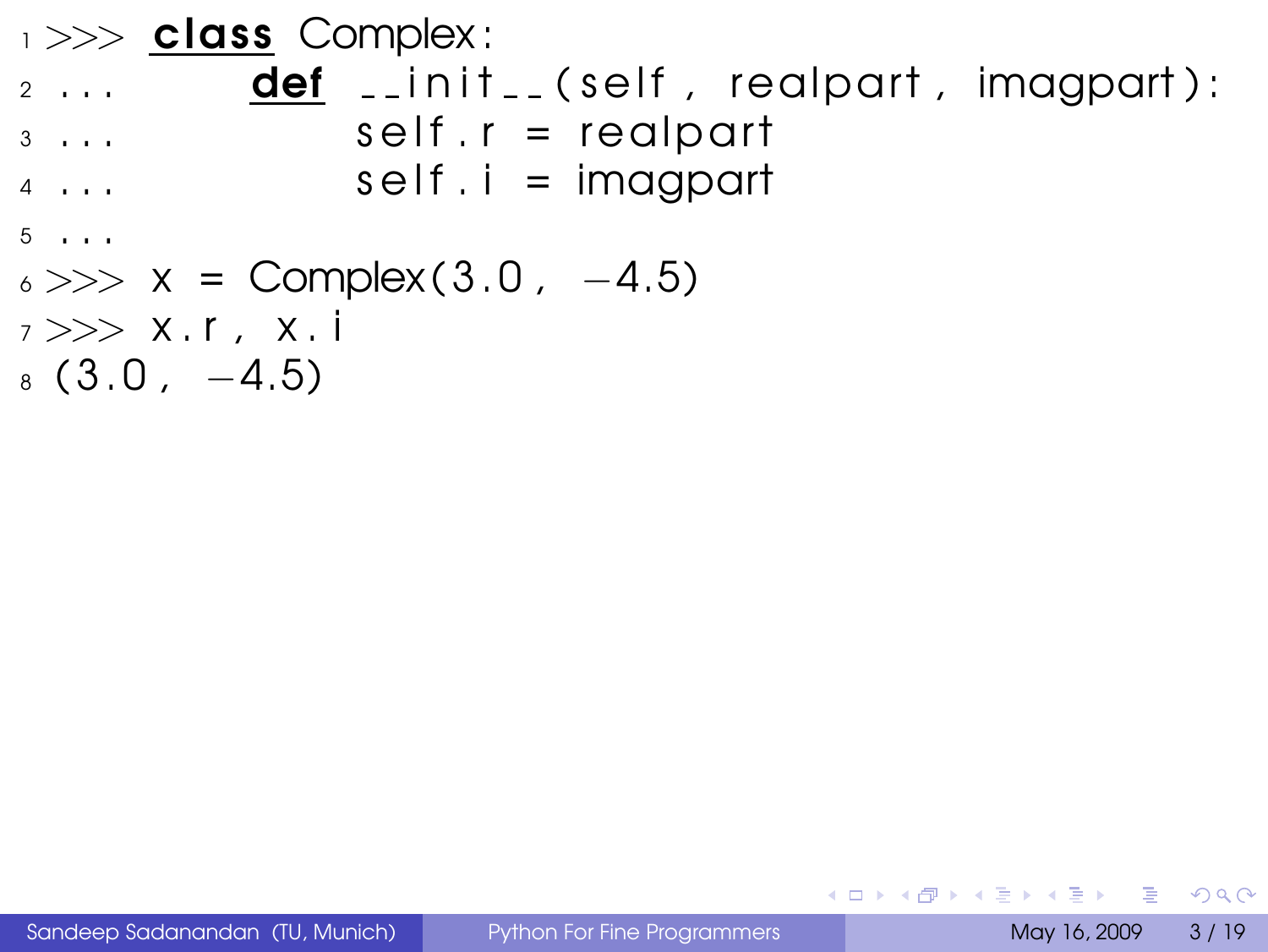## The Class Definition Syntax

class ClassName:

. .

<statement-1>

- . <statement-N>
	- Must be executed first to have any effect. A class definition can be inside a branch, which never even gets executed
	- Usually the definitions consist of function definitions. And they have a special list of argument
	- A new scope/namespace is created inside
	- Once executed, an object is cre[at](#page-2-0)[ed](#page-4-0)

Sandeep Sadanandan (TU, Munich) [Python For Fine Programmers](#page-0-0) May 16, 2009 3/19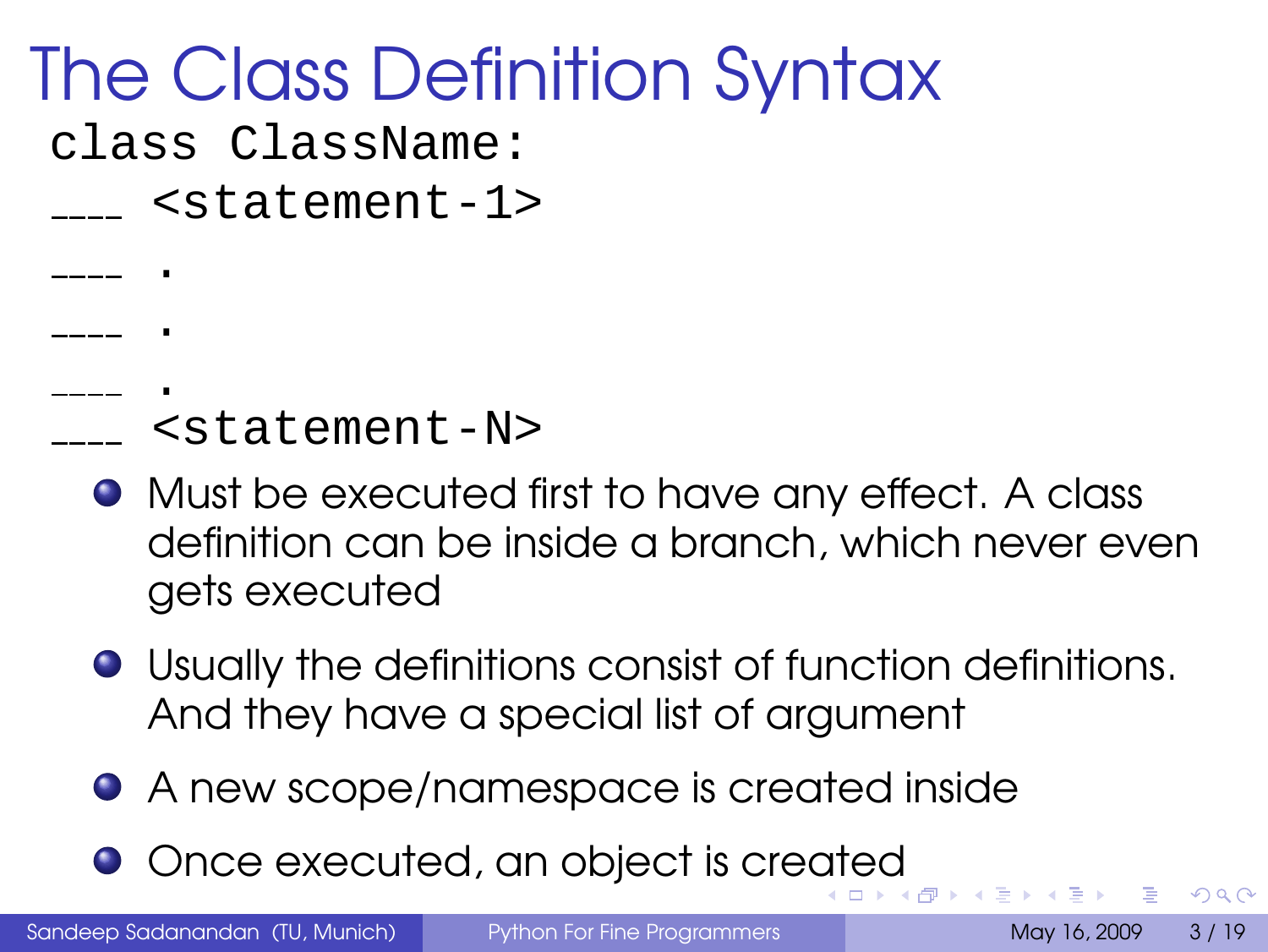#### Consider the following sample class.

```
1 >> class MyClass:
2 . . . """A simple example class"""
3 \ldots i = 12345\overline{4} ... def f ( self ) :
5 . . . return 'hello world'
6 \cdot \cdot \cdot7 >>>
8 >>>
\rightarrow >> MyClass . i
10.12345_{11} >> MyClass . f
_{12} <unbound method MyClass f
```
œ.  $\Omega$ 

<span id="page-4-0"></span>イロト イ押 トイヨ トイヨト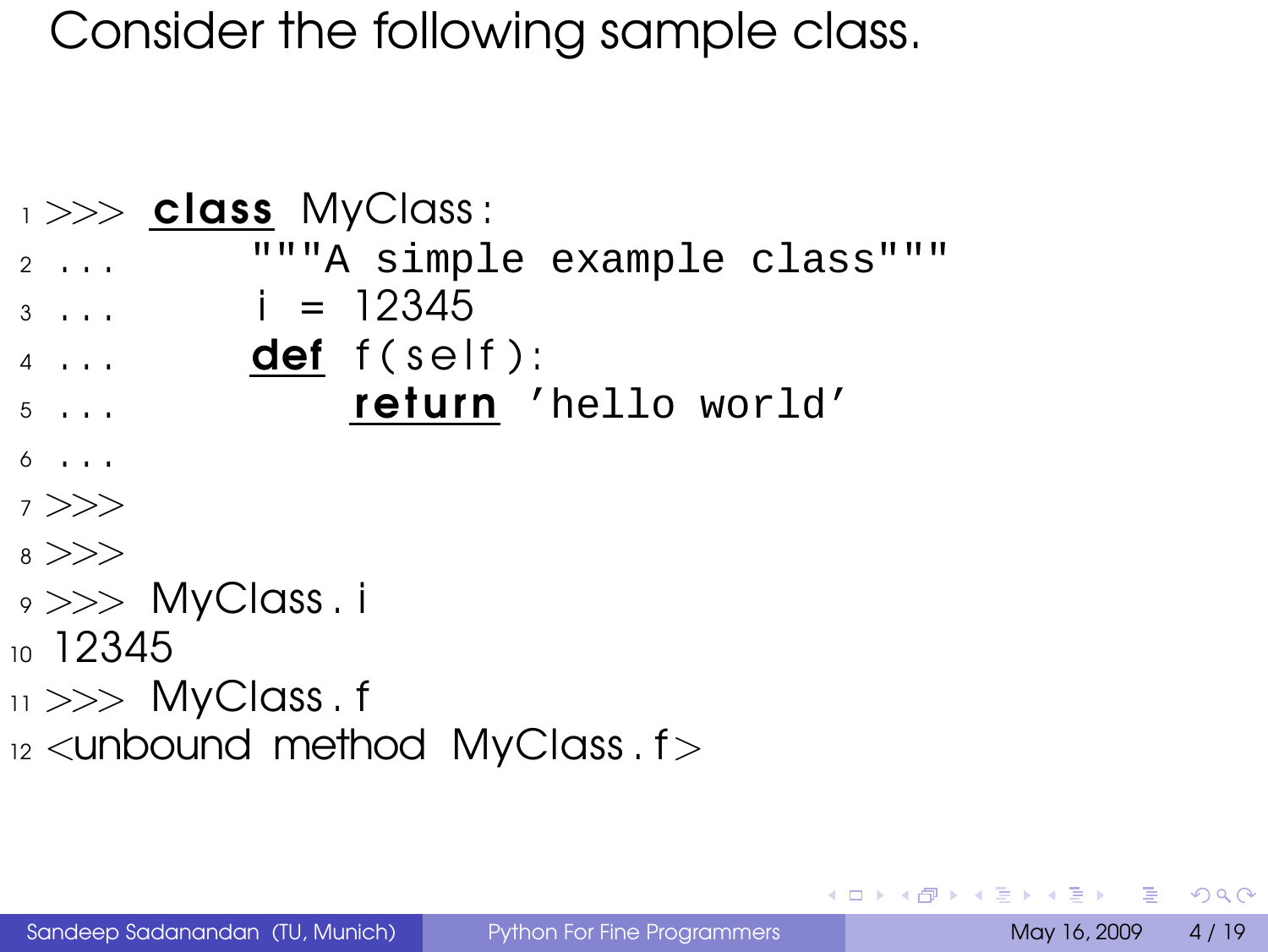## Calling Class Methods

- A class is defined
- MyClass.i points to the variable in the class
- MyClass.f points to function
- But we cannot yet call that function as there is no instance of the class.
- An instance can be created by MyClass()

つひへ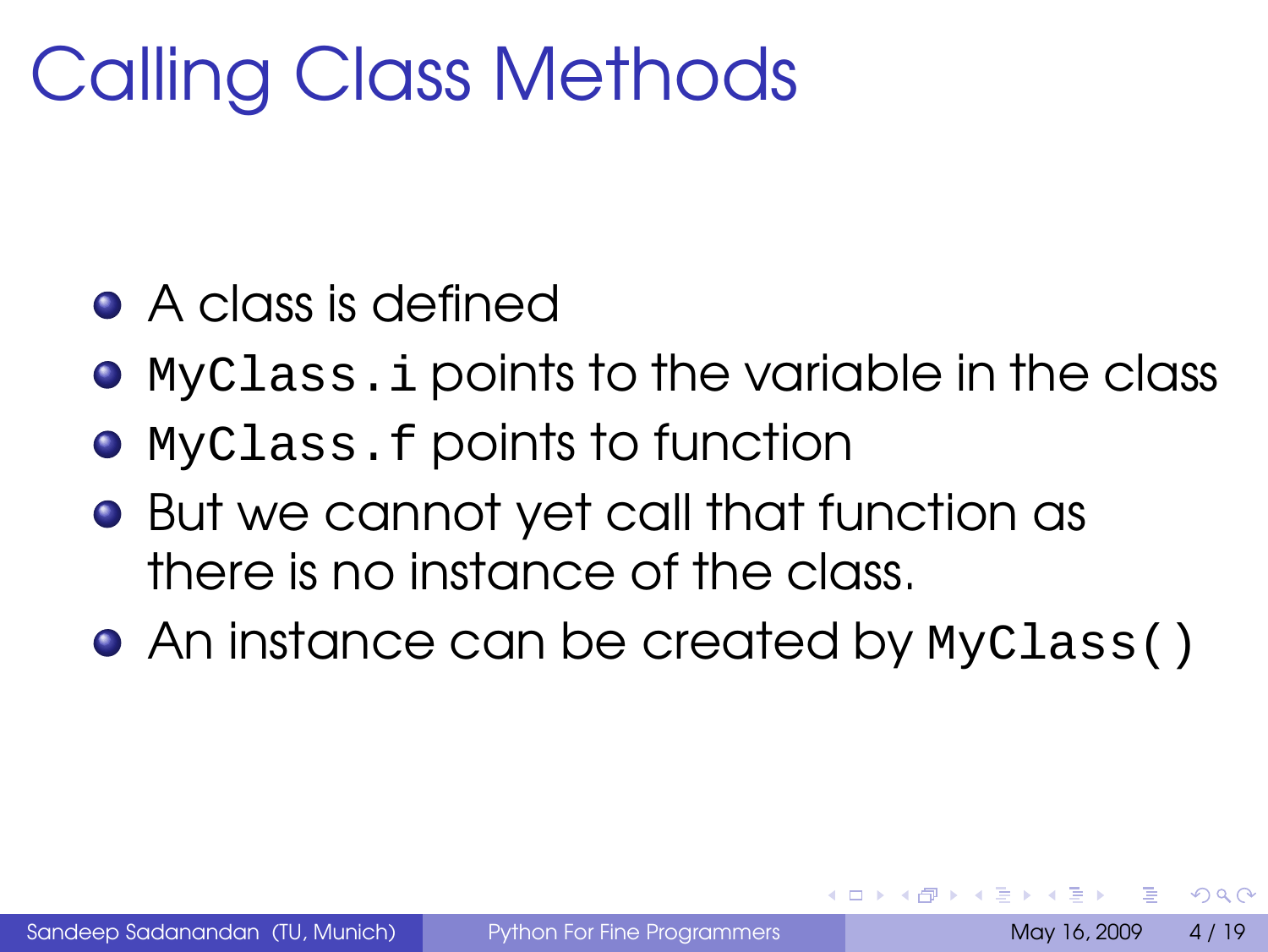#### Look at the following example

```
1 >> class MyClass:
2 . . . """A simple example class"""
3 \ldots i = 12345\frac{4}{4} ... def f ( self ) :
5 ... print 'hello world', self.i
6 \cdot \cdot \cdot7 \gg > cl = MyClass()
8 \gg > cl. i
\degree 12345
10 \gg > > cl. f
\overline{11} <bound method MyClass . f of \overline{2} -main \overline{1} . MyClass instantially
_{12} >> cl. f()_{13} hello world 12345
14 >>>
```
KEL KALLA BIKA BIKA AGA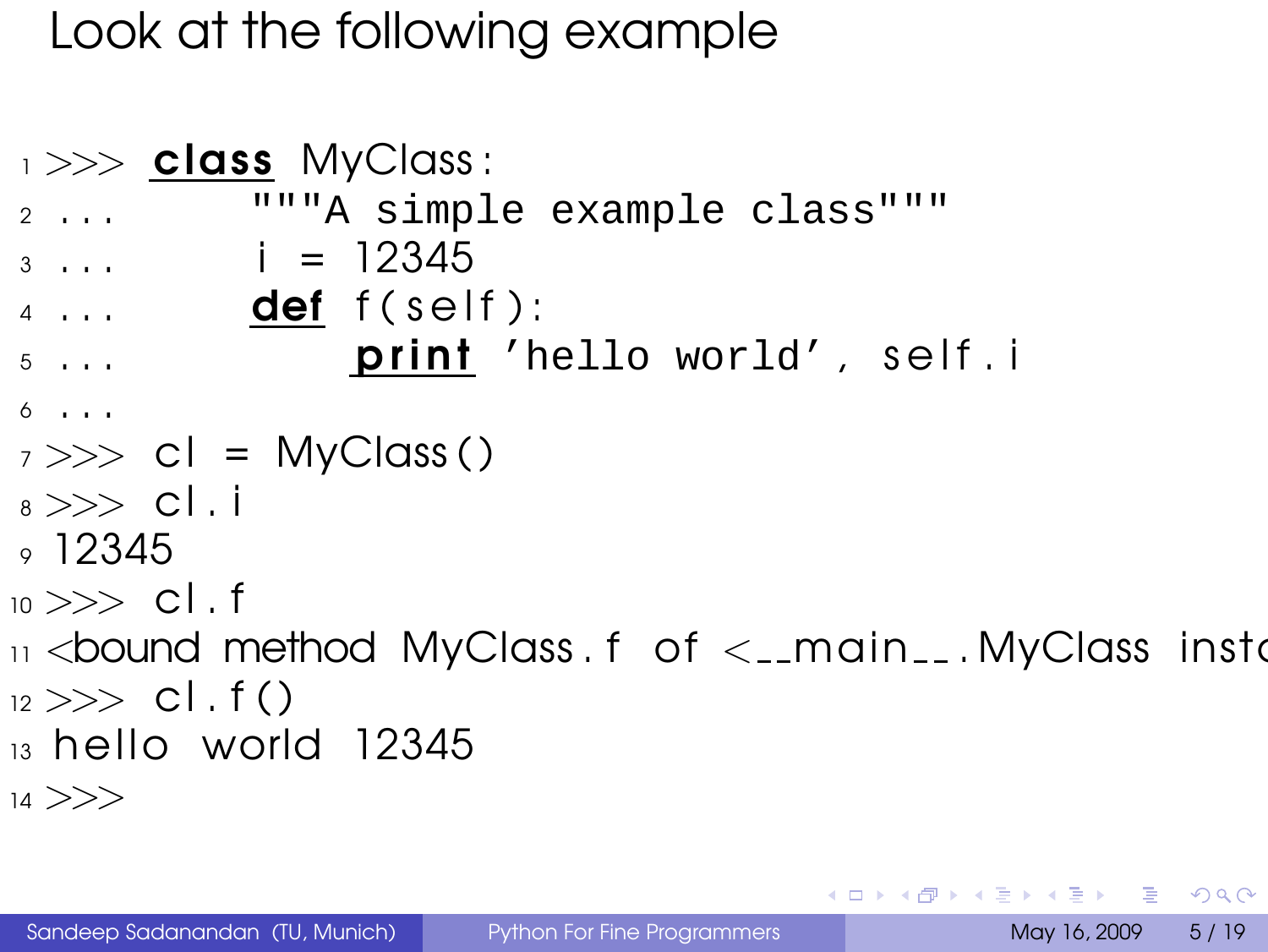# init

### **• Constructor of a Class**

- **•** It is called first when an instance of the class is created
- **•** If we want to do something as the first thing, then this is the place to do it.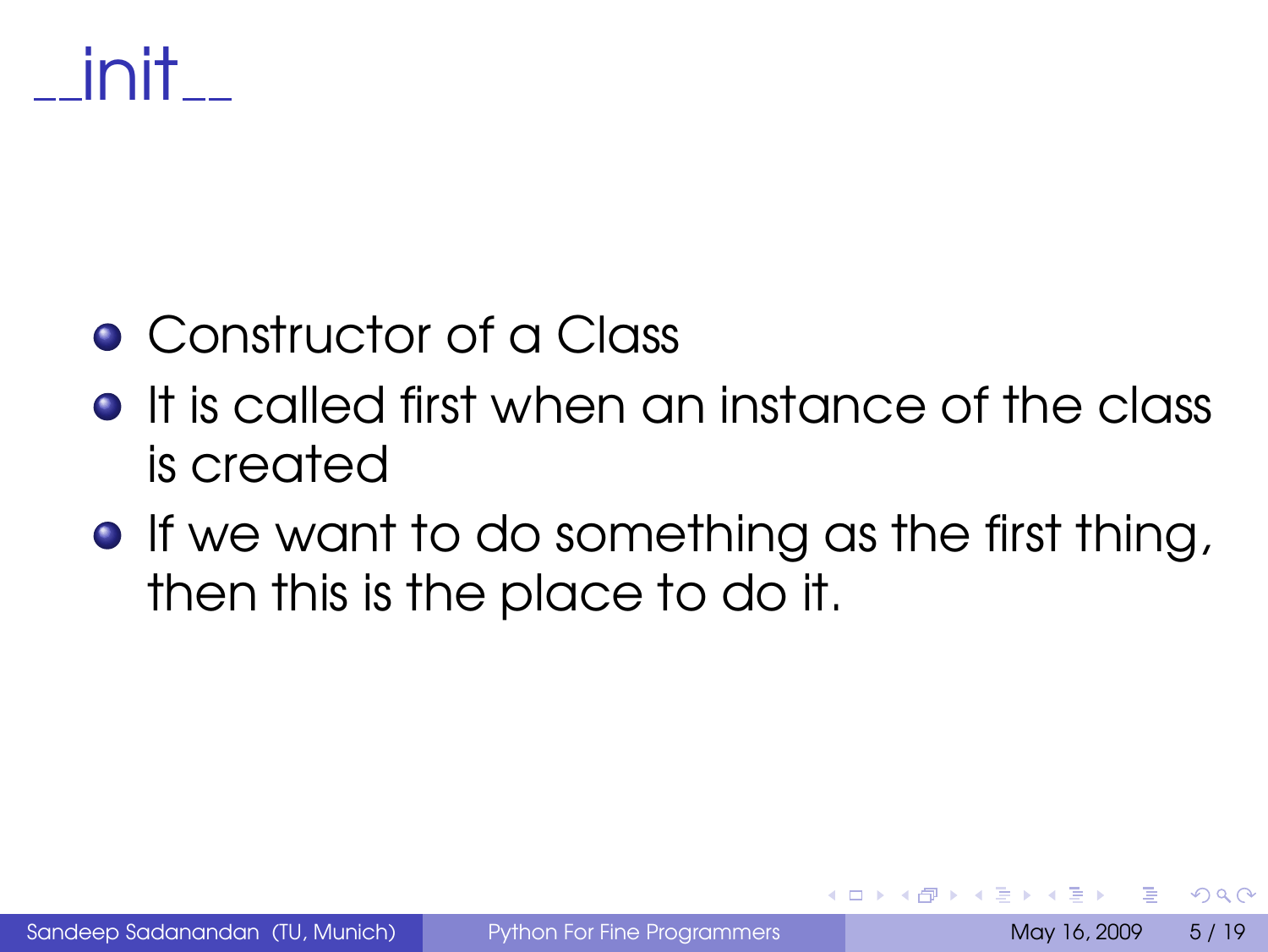```
\rightarrow >> class Point ():
2 ... def __init__(self, x=0, y=0):
\overline{\mathbf{3} \dots} self \mathbf{X} = \mathbf{X}4 \ldots self V = V5 \cdot \cdot \cdot\delta ... \delta def \delta _str \delta (self):
\overline{z} ... return "".join((\overline{y}, \overline{y}) str(self.x), ",",
\mathsf{str}(\mathsf{self}.\mathsf{y}), ")"
9)10 \t ...\mu >> point1 = Point (3,4)
12 >> point2 = Point()
13 >>>
\mu >> print point]
15(3,4)16 \gg >> print point2
17(0.0)
```
KEL KALLA BIKA BIKA AGA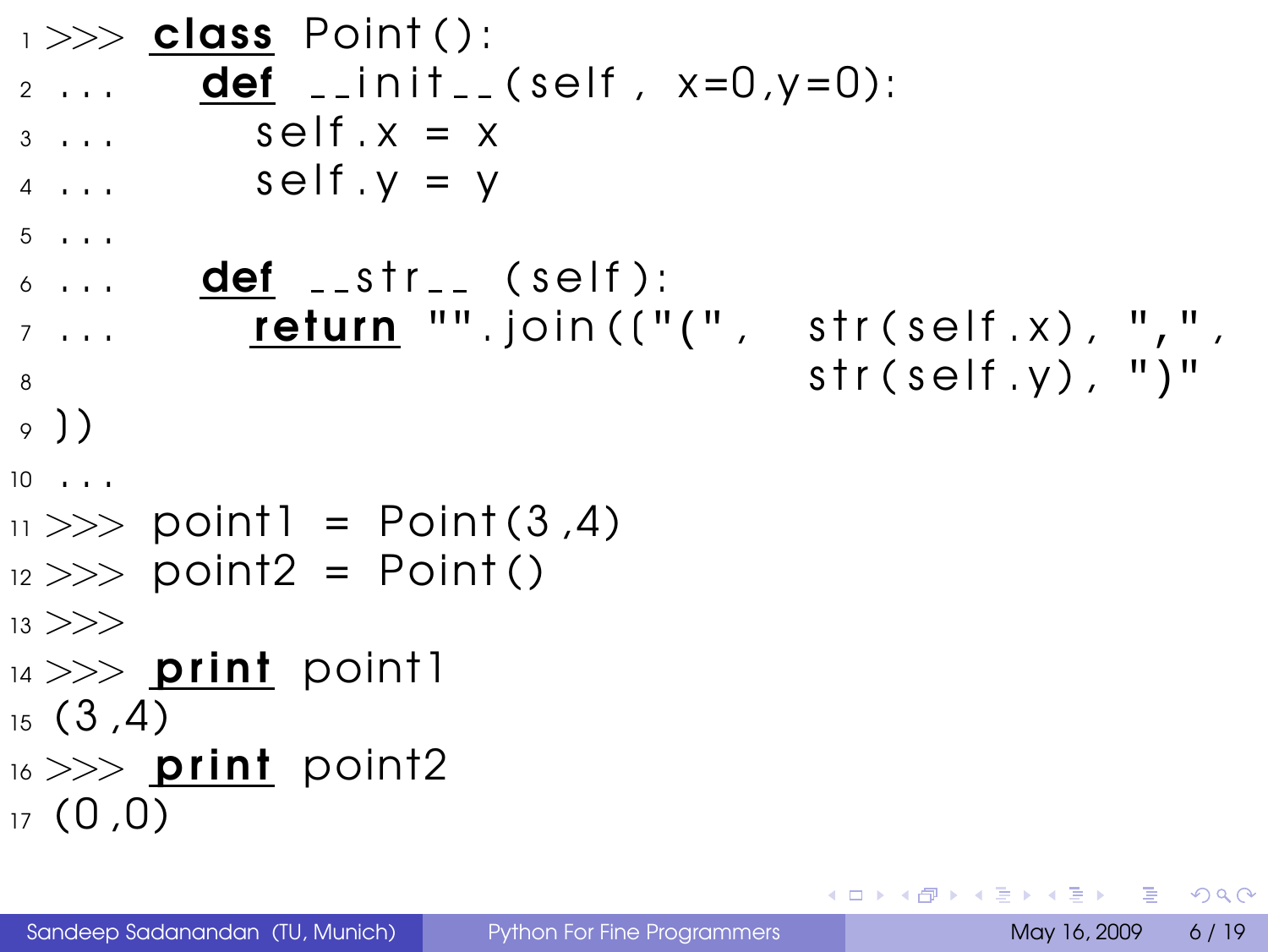## **Inheritance**

- **Base Class which is a common/general** thing
- **•** Derived Class which is specialised stuff
- Derived Class has all the methods of Base **INHERITANCE**
- **Base Class variable can keep a Derived** class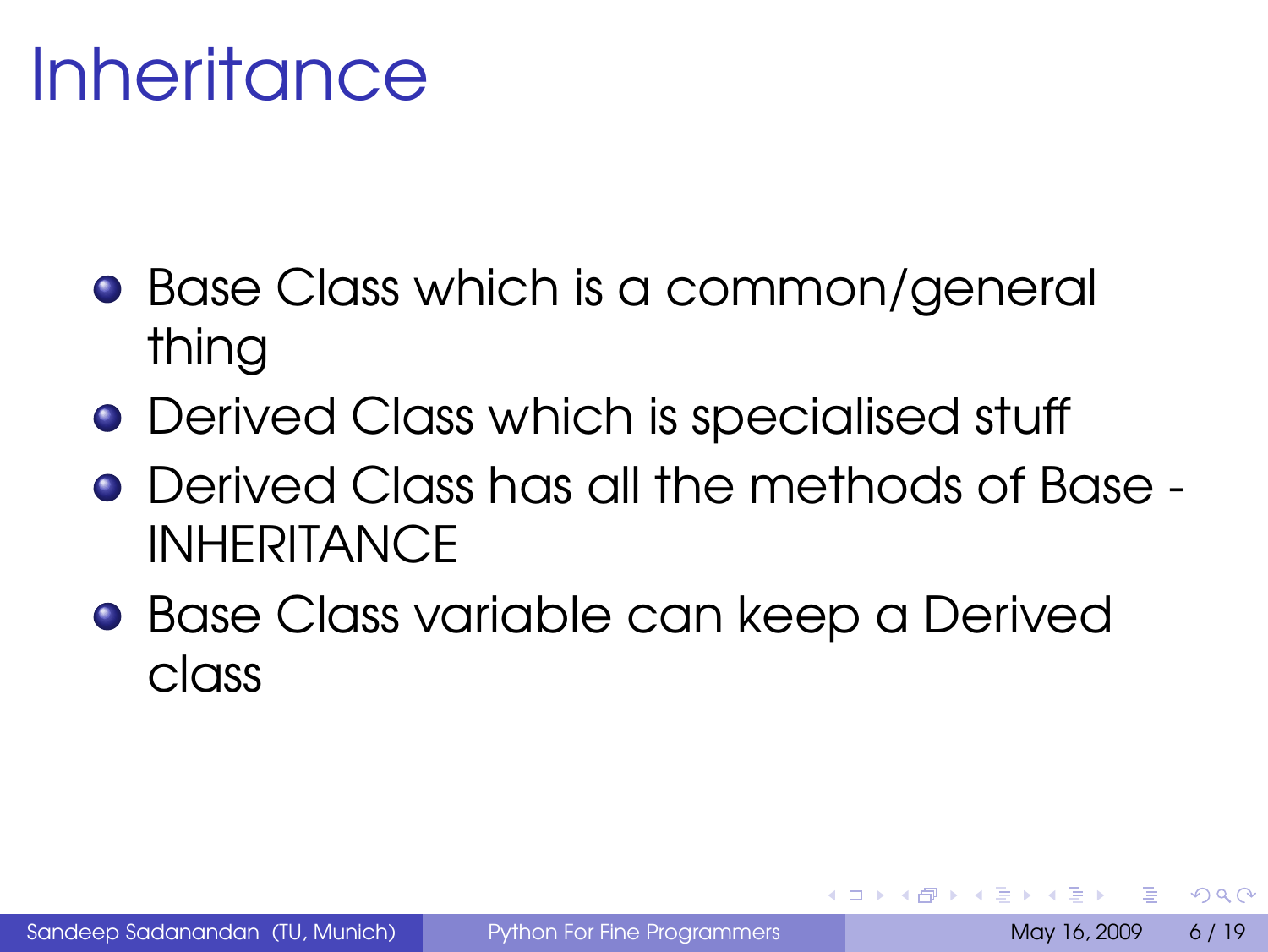|                        | $\rightarrow$ $\rightarrow$ class Class1(object): |
|------------------------|---------------------------------------------------|
| $2 + 1$                | $k = 7$                                           |
| $3 \cdot \cdot \cdot$  | $def$ _init_(self, color='green'):                |
| $4 \cdot \cdot \cdot$  | $self.color = color$                              |
| $5 \cdot \cdot \cdot$  |                                                   |
| $6 \cdot \cdot \cdot$  | <b>def</b> Hellol(self):                          |
| $7 \cdot \cdot \cdot$  | print "Hello from Class1!"                        |
| $8 \cdot \cdot \cdot$  |                                                   |
| $9 \cdot \cdot \cdot$  | def print Color (self):                           |
| $10 \cdot \cdot \cdot$ | print "I like the color", self.color              |
| $11 \cdot \ldots$      |                                                   |
|                        | $_{12}$ $>>$ class Class2(Class1):                |
|                        | $\overline{13}$ <b>def</b> Hello2(self):          |
| $14 \cdot \cdot \cdot$ | print "Hello from Class2!"                        |
| $15 \cdot \cdot \cdot$ | print self.k, "is my favorite number"             |
| $16 \cdot \cdot \cdot$ |                                                   |
|                        |                                                   |
|                        | $_{18} >> C2 = Class2('red')$                     |
|                        | ⊀ ロ ▶ ⊀ 御 ▶ ∢ 君 ▶ ∢ 君 ▶ ○ 君 ○                     |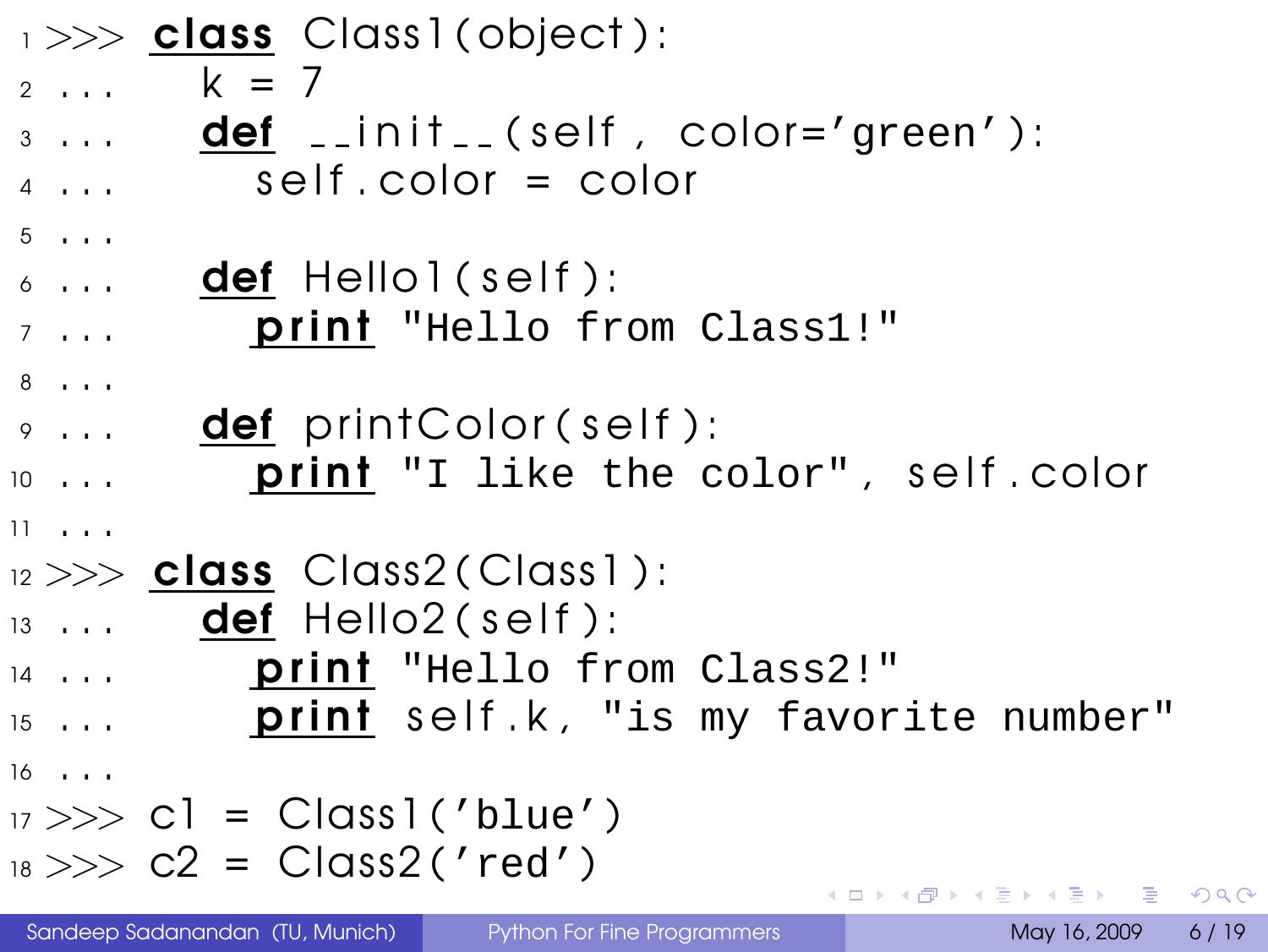19

```
20 >>> c1 . Hello1 ( )
_{21} Hello from Class1!
22 >> C2. Hello 1 ()
_{23} Hello from Class1!
24 >>25
_{26} >> c2. Hello2()
27 Hello from Class2!
28 7 is my favorite number
29
_{30} >> cl. print Color ()
_3 I like the color blue
32 \gg D2. print Color ()
33 I like the color red
34 >>>
35 \gg D \text{ cl} = \text{Class}(1 \text{ yellow}^{\prime})_{36} >> cl. print Color ()
```
œ.  $\Omega$ 

 $\leftarrow$   $\Box$   $\rightarrow$   $\leftarrow$   $\leftarrow$   $\Box$   $\rightarrow$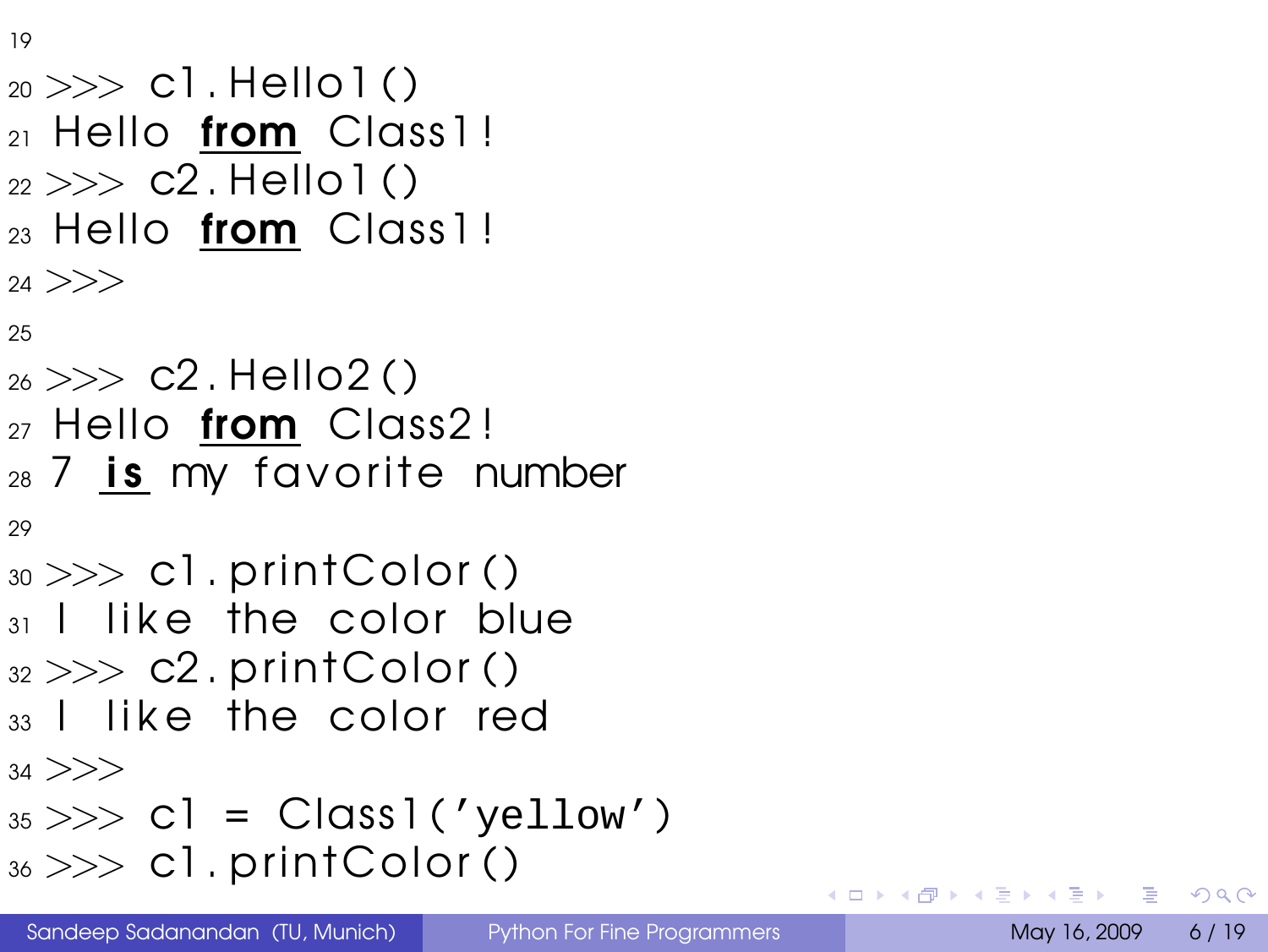```
37 I like the color yellow
38 \gg >c2. print Color ()
39 I like the color red
40 >>>
41
42 \gg\gg if hasattr (Class1, "Hello2"):
43 ... print cl. Hello2()
44 . . . else :
45 ... print "Class1 has no Hello2()"
46 \tcdot \tcdot47 Class1 does not contain method Hello2()
48
49 \gg\frac{if}{s} issubclass (Class2, Class1):
50 ... print "YES"
51 \tcdot \tcdot<sub>52</sub> YES
```
**KORK EXTERICATION**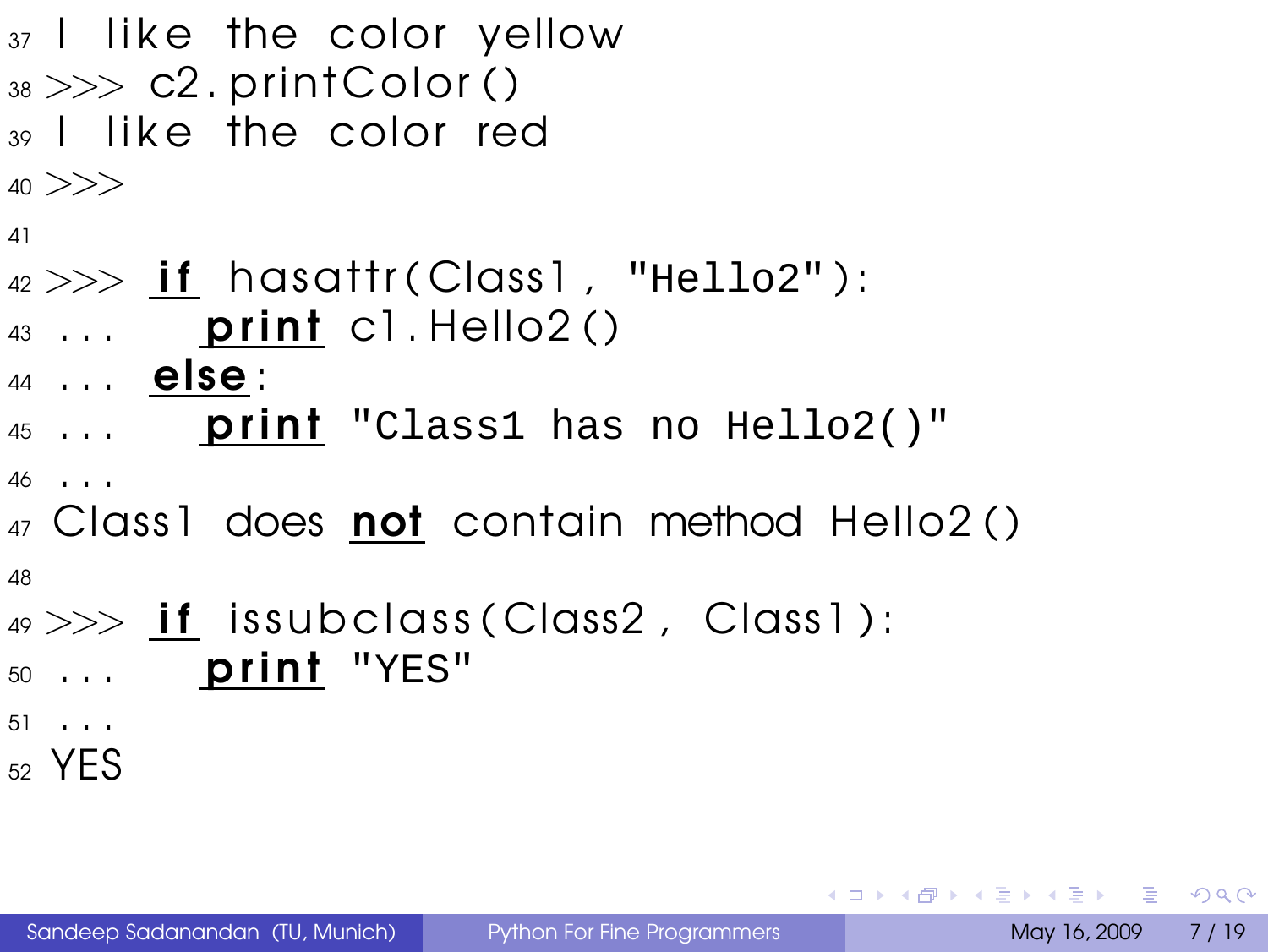## Overwriting Methods

- The base class has some method
- **•** The subclass implements the same one
- When called, based on which type, the call goes to the corresponding call
- Example below

 $\Omega$ 

 $\leftarrow$   $\Box$   $\rightarrow$   $\leftarrow$   $\leftarrow$   $\rightarrow$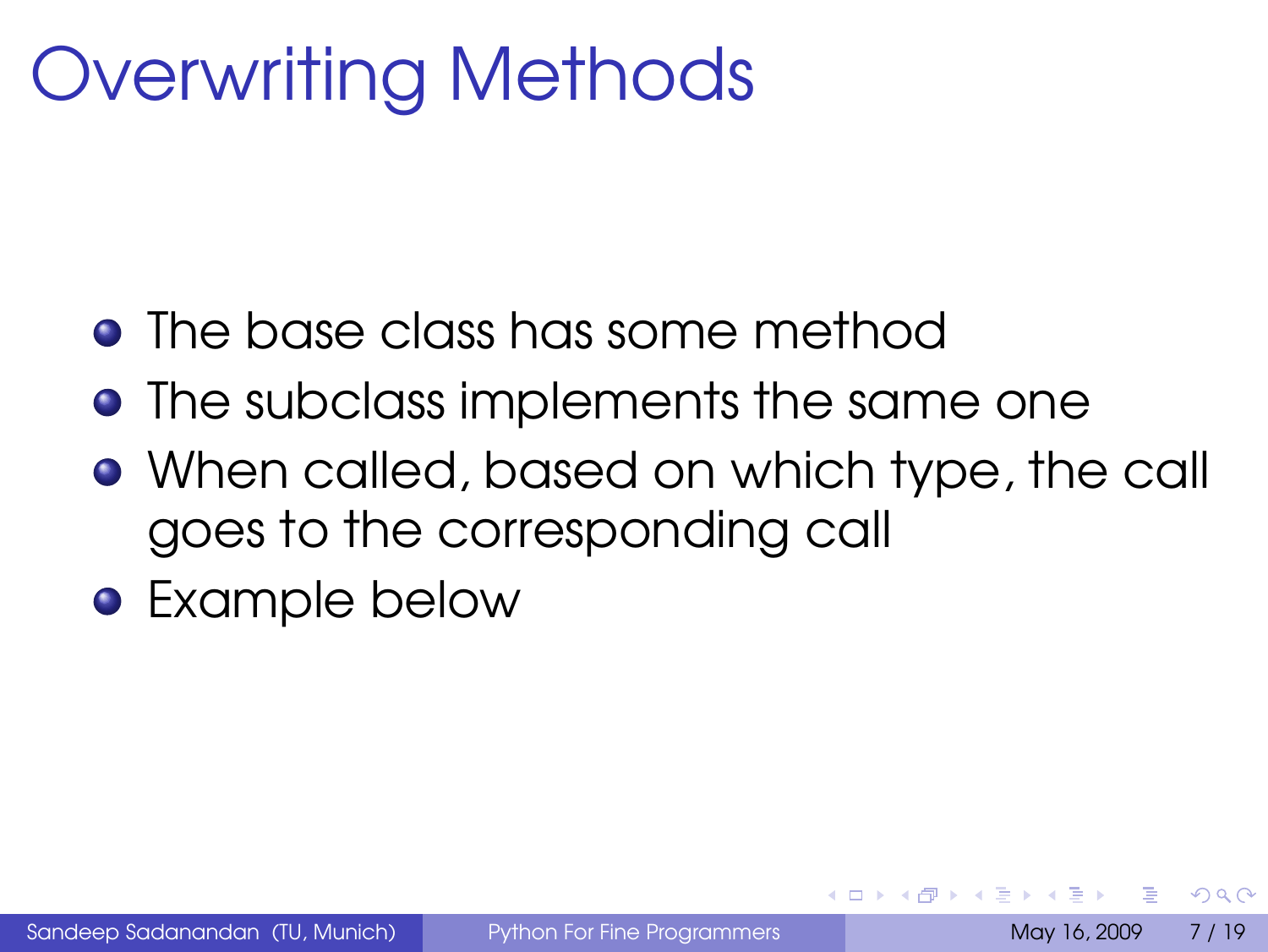|                        | 1>>> class FirstClass:                         |                                        |  |  |  |                                       |  |
|------------------------|------------------------------------------------|----------------------------------------|--|--|--|---------------------------------------|--|
|                        | $\frac{1}{2}$ <b>def</b> setdata(self, value): |                                        |  |  |  |                                       |  |
| $3 \cdot \cdot \cdot$  |                                                | $self.data = value$                    |  |  |  |                                       |  |
|                        | $\frac{d}{dx}$ <b>def</b> display (self):      |                                        |  |  |  |                                       |  |
| $5 \cdot \cdot \cdot$  |                                                | print self.data                        |  |  |  |                                       |  |
| $6 \cdot \cdot \cdot$  |                                                |                                        |  |  |  |                                       |  |
|                        | 7>>> class SecondClass (FirstClass):           |                                        |  |  |  |                                       |  |
|                        | 8 <b>def</b> display (self):                   |                                        |  |  |  |                                       |  |
| $9 \cdot \cdot \cdot$  |                                                | print 'Current value = %s' % self.data |  |  |  |                                       |  |
| $10 \cdot \cdot \cdot$ |                                                |                                        |  |  |  |                                       |  |
|                        | $_{11}$ $>>$ x=FirstClass ()                   |                                        |  |  |  |                                       |  |
|                        | $_{12} >> y =$ SecondClass()                   |                                        |  |  |  |                                       |  |
|                        | $13 \gg >> X$ . Setdata ("Give me the answer") |                                        |  |  |  |                                       |  |
|                        | $_{14} >> y$ . setdata (42)                    |                                        |  |  |  |                                       |  |
|                        | $_{15} >> x$ . display ()                      |                                        |  |  |  |                                       |  |
|                        | 16 Give me the answer                          |                                        |  |  |  |                                       |  |
|                        | $\mu >> y$ . display ()                        |                                        |  |  |  |                                       |  |
|                        | $18$ Current value = 42                        |                                        |  |  |  |                                       |  |
|                        |                                                |                                        |  |  |  | K □ ▶ K @ ▶ K 로 ▶ K 로 ▶ _ 로 _ K 9 Q @ |  |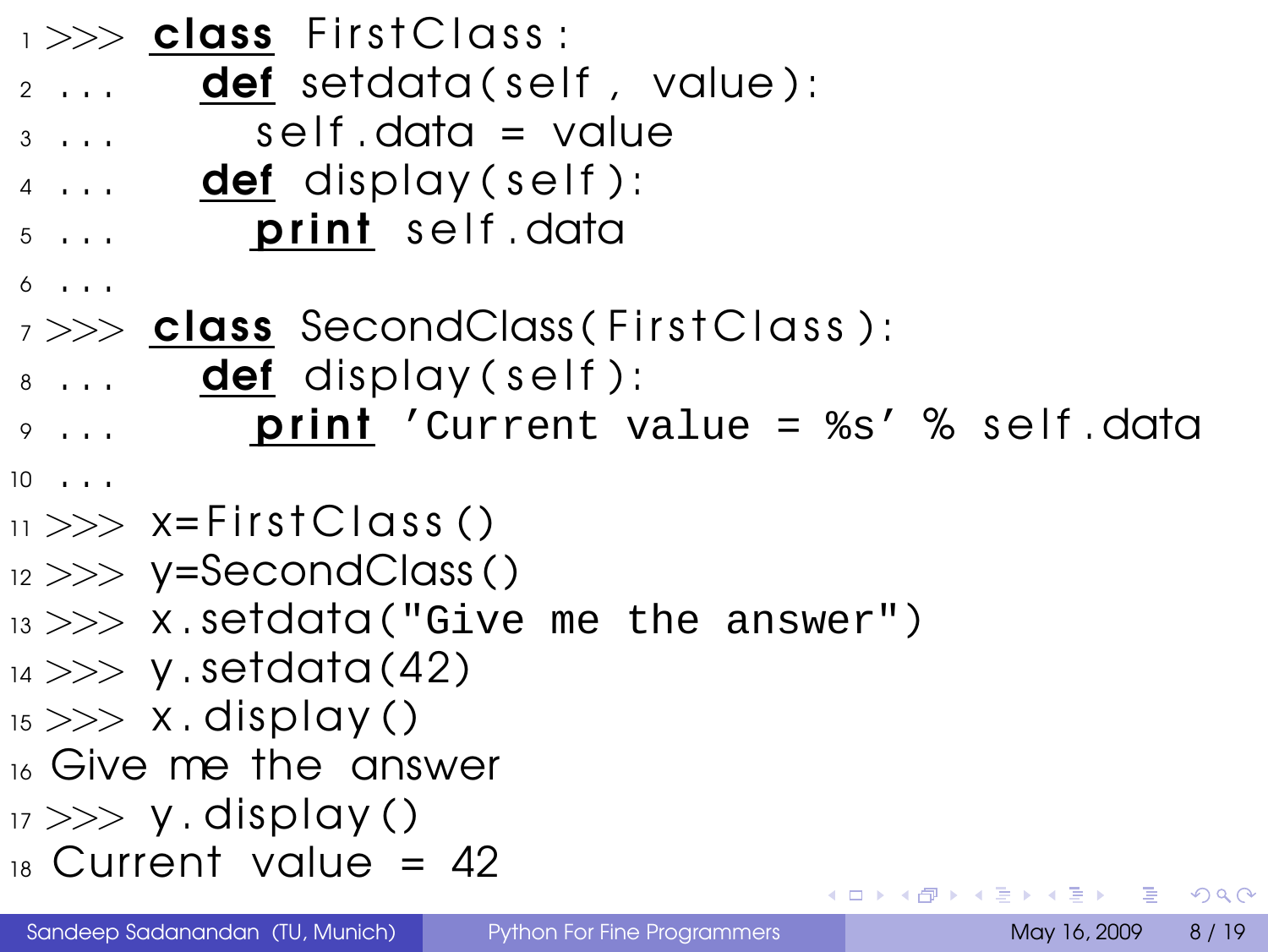### Abstract Classes

- Methods in the base class is not implemented.
- **•** They must be overwritten to be able to use.
- **•** Example below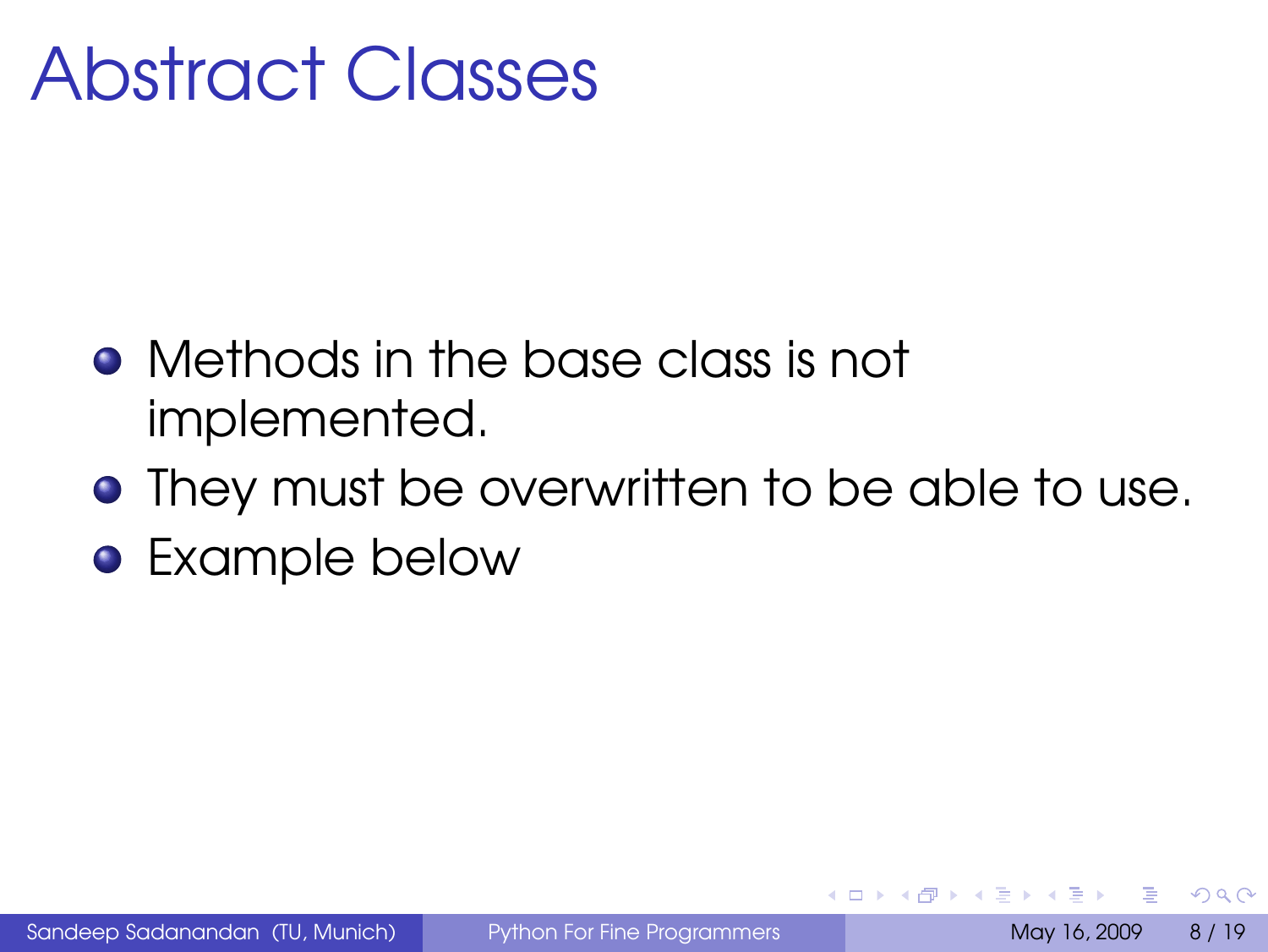## Multiple Inheritance

Multiple inheritance is nothing but deriving from more than a single base class class DerivedClass(Base1, ..., Basen):

The attributes/methods of base classes would be searched in a depth-first fashion, starting from the left most of the base classes.

- **•** First look for the attribute in Base 1
- **•** Then recursively in the base classes of Base 1
- Then Base2 and so on until found
- Else error

÷.

 $\Omega$ 

イロト イ母 トイラト イラトー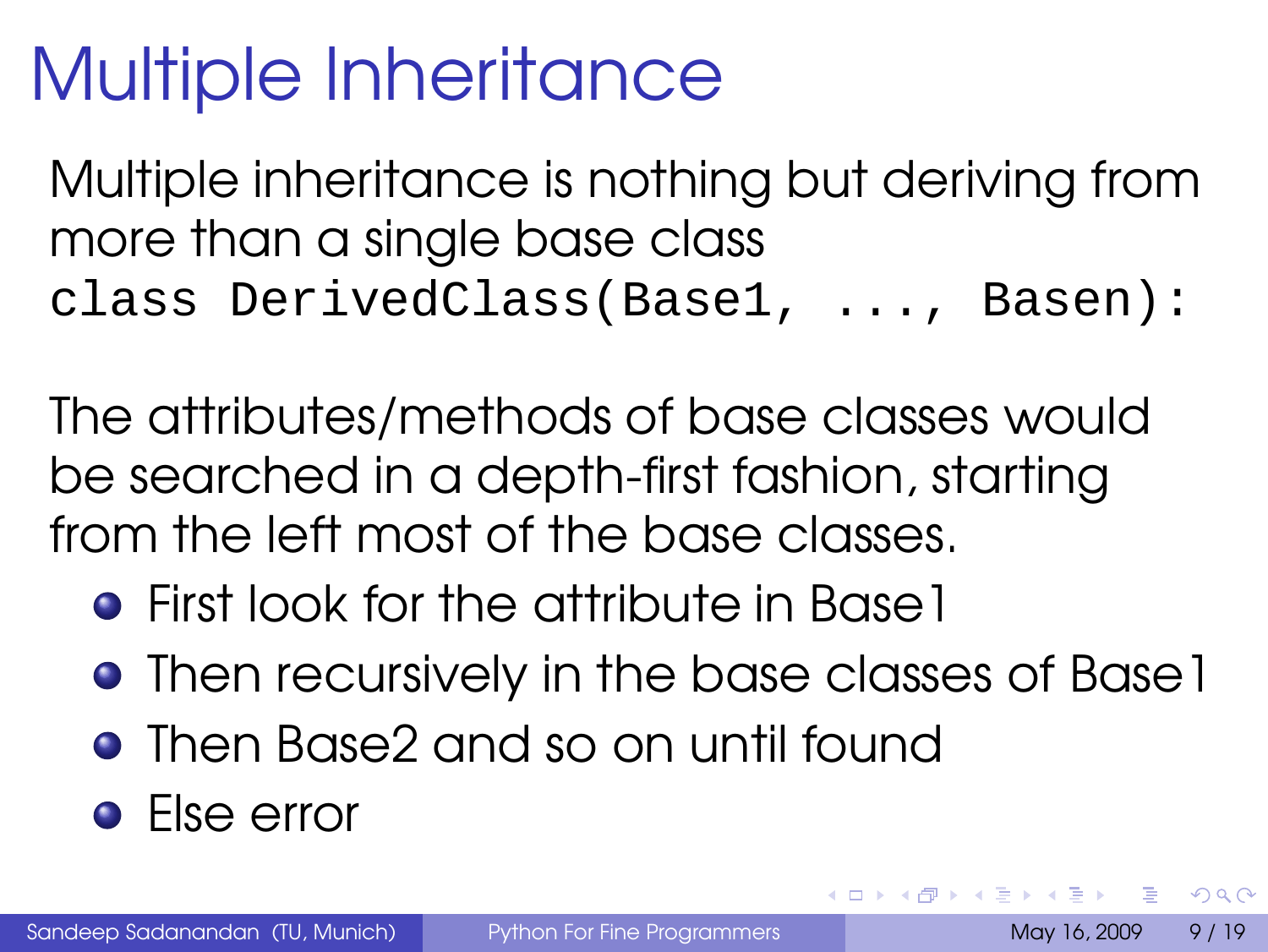| 1 > >>                 |                                            |
|------------------------|--------------------------------------------|
| 2 >>                   |                                            |
| $3 \gt>>$              |                                            |
|                        | $4 \gg >$ class my int(object):            |
| $5 \cdot \cdot \cdot$  | $def \_init \_ (self \, val):$             |
| $6 \cdot \cdot \cdot$  | $self.i = val$                             |
| $7 \cdot \cdot \cdot$  |                                            |
| $8 \cdot \cdot \cdot$  | def __repr__(self):                        |
| $9 \cdot \cdot \cdot$  | <b>return</b> $"[' + str(self.i) + "]"$    |
| $10 \cdot \cdot \cdot$ |                                            |
| $11 + 11$              | $def \_str_{str_{-}}(self):$               |
| $12 \cdot \cdot \cdot$ | return "I am " + str(self.i)               |
| $13 \cdot \cdot \cdot$ |                                            |
| $14 \cdot \cdot \cdot$ | def __add__(self, another):                |
| $15 \cdot \cdot \cdot$ | <b>return</b> $my.int(self.i + another.i)$ |
| $16 \cdot \cdot \cdot$ |                                            |
| $17 \cdot \cdot \cdot$ |                                            |
| $18 \cdot \cdot \cdot$ | ⊀ ロ ▶ ⊀ 御 ▶ ⊀ 君 ▶ ⊀ 君 ▶                    |

重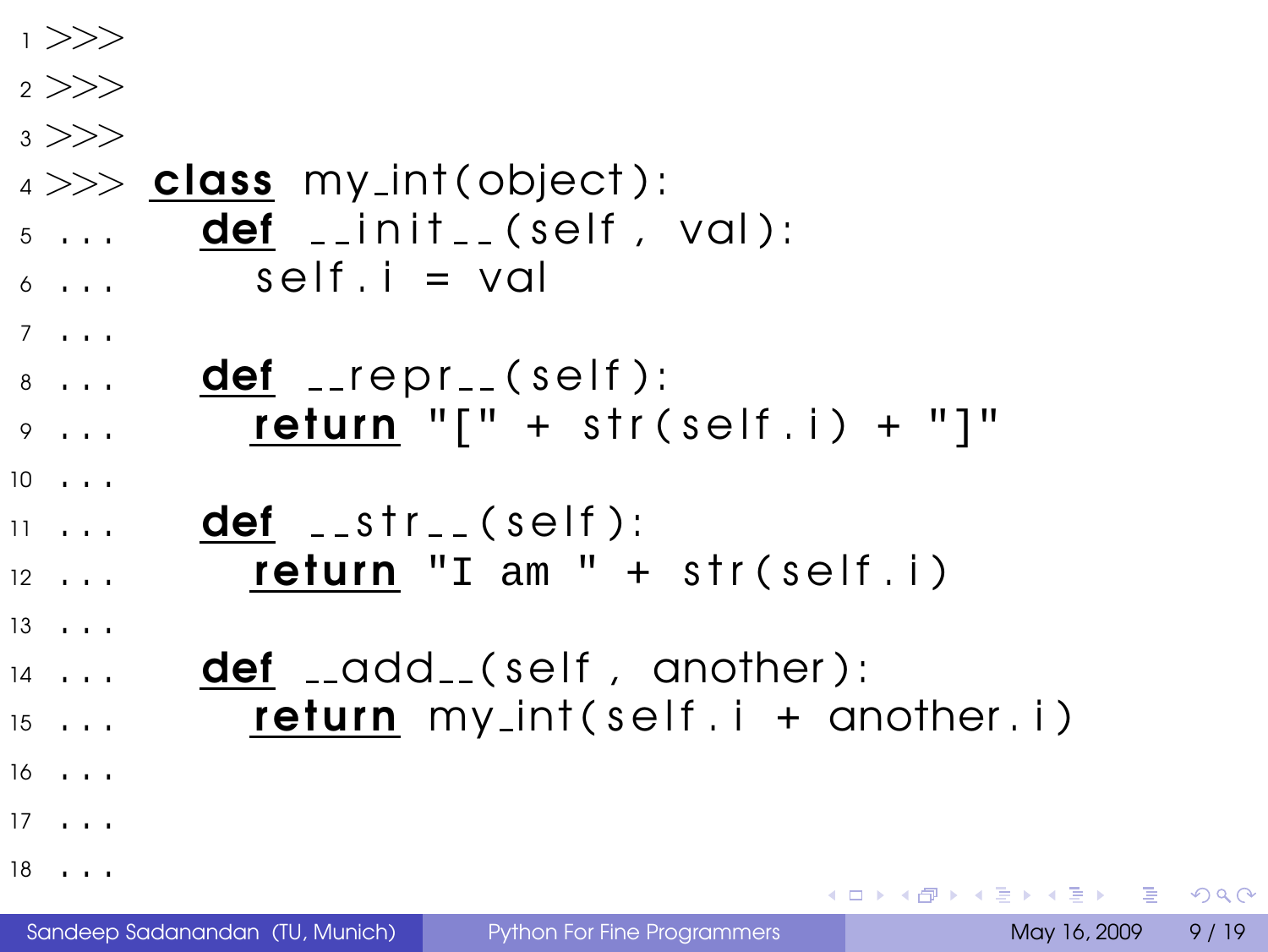```
19 . . .
_{20} >> \alpha = my\_int(10)21 \gg b = my(int (14)22 >>_{23} >> print a
_{24} I am 10
25 >>26 \gg >> 627(14)28 >>_{29}>>> print a+b
30 I am 24
31 >>>
```
**KOD & CONTRACT A REPORT**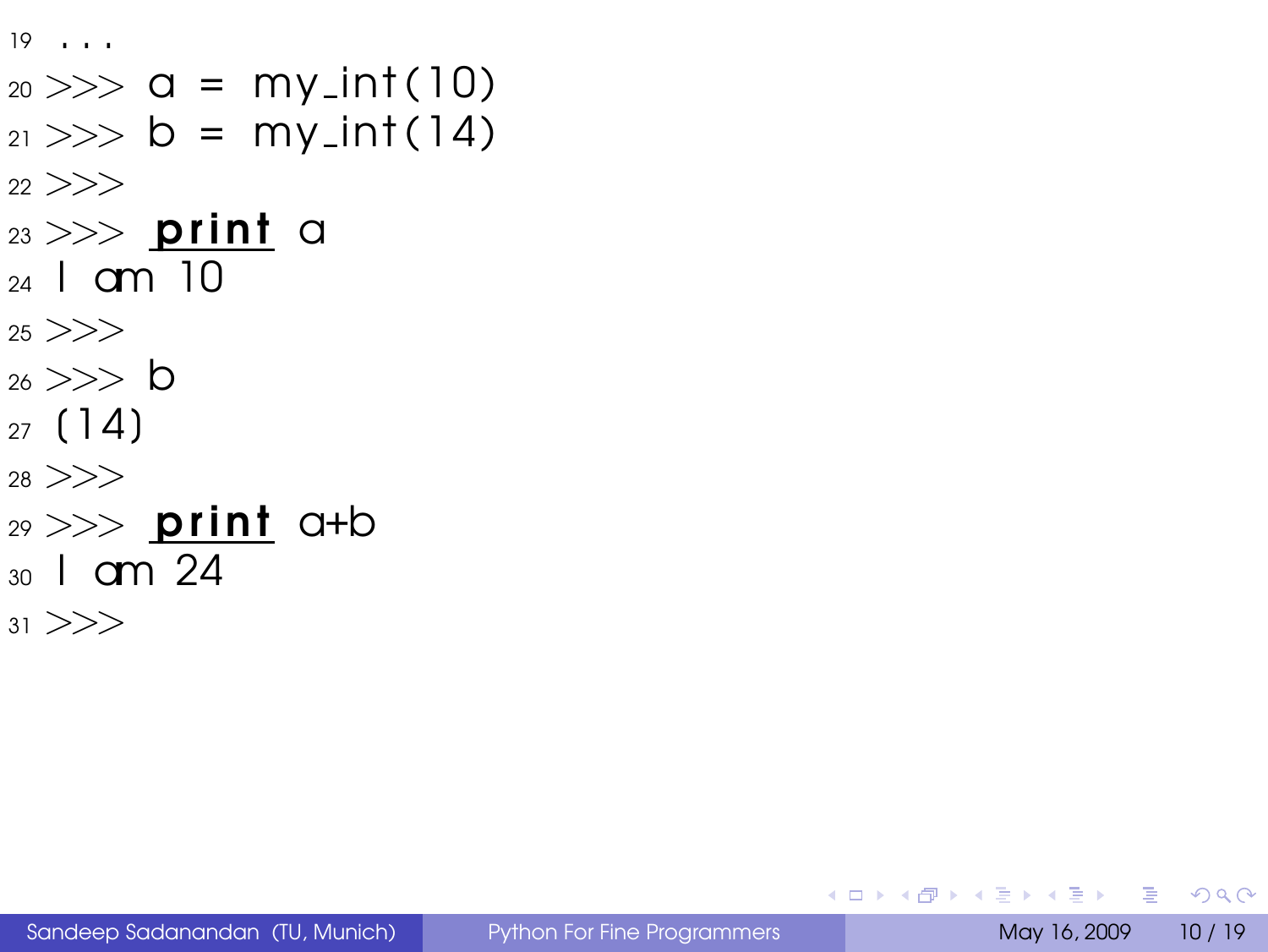### Other Basic Methods

 $\text{add}_{-}$   $\text{indd}_{-}$  +  $\text{+}$  $-div$   $\_idiv$  / /= mul imul \* \*=  $\_sub$   $\_isub$   $$ mod imod % %=

Sandeep Sadanandan (TU, Munich) [Python For Fine Programmers](#page-0-0) May 16, 2009 10 / 19

KEL KALLA BIK KEL GA MAN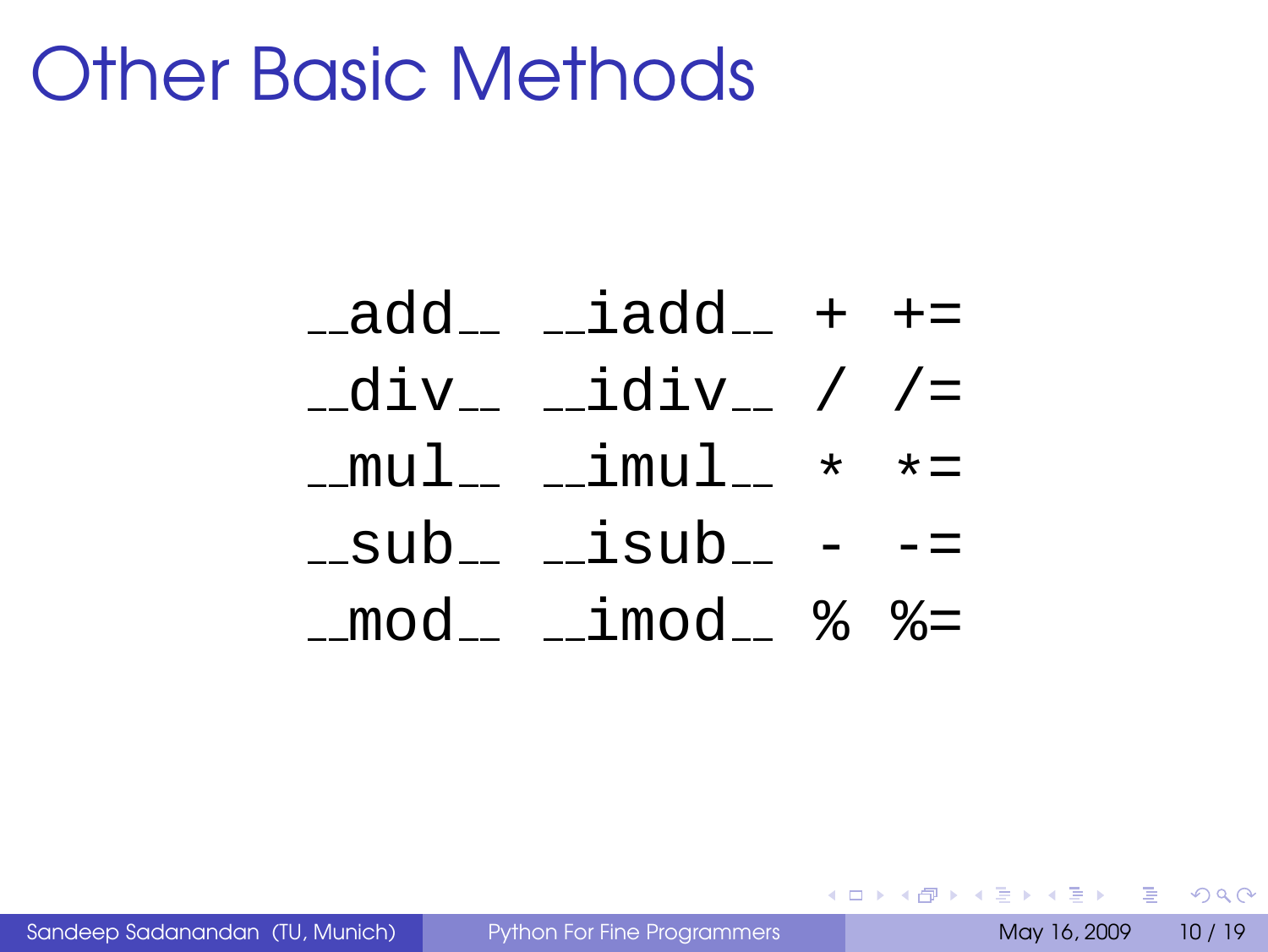# Special Methods

Comparison Operators



Boolean Operator \_nonzero\_ - could be used to enable the object ready for truth testing.

Sandeep Sadanandan (TU, Munich) [Python For Fine Programmers](#page-0-0) May 16, 2009 11 / 19

**KORKARKKERKE PROGRAM**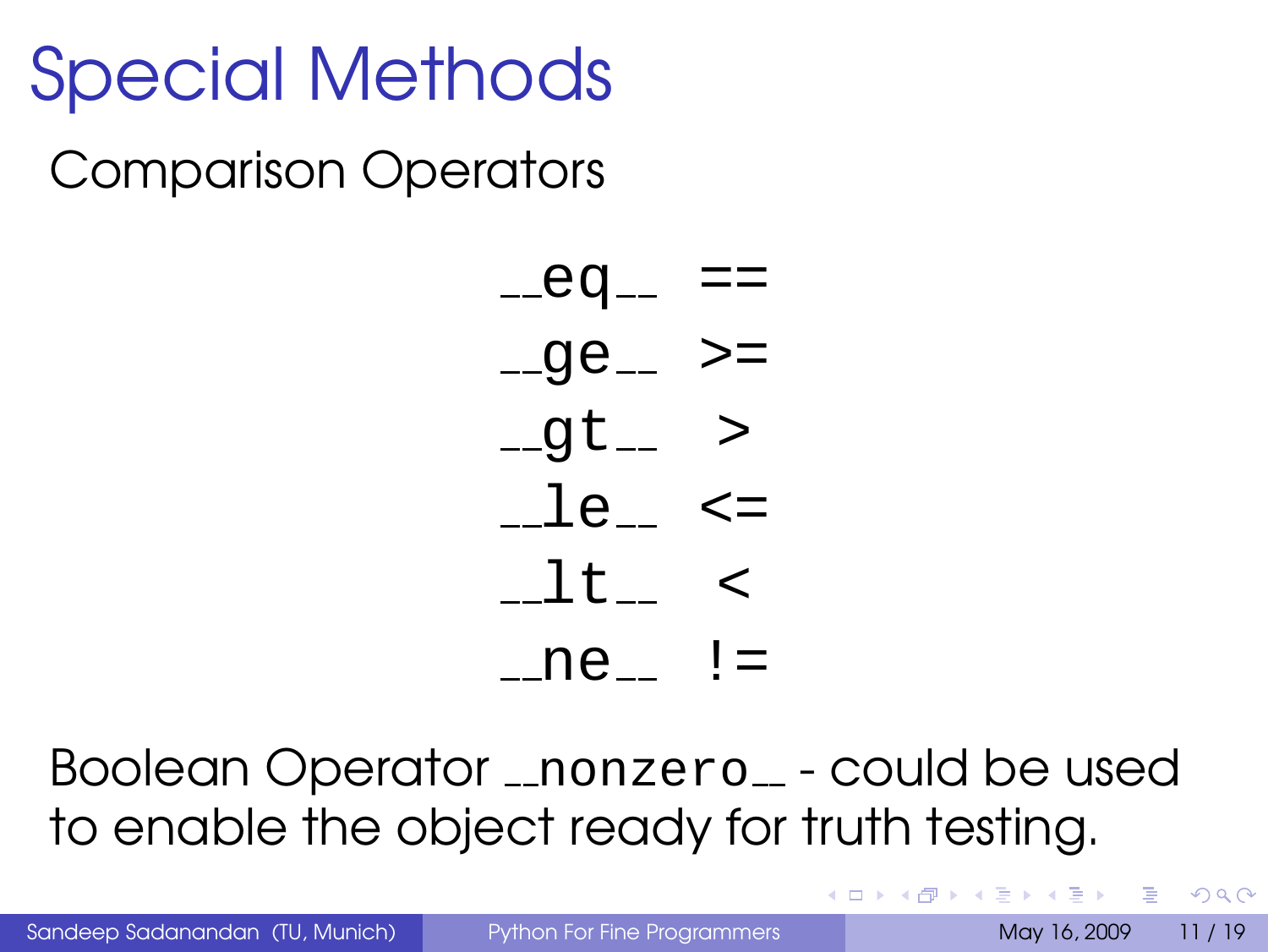1

 $2$  def arraywith products  $(A)$ :  $\infty$  op = (1 **for** i **in** range(len(A))) 4  $|D = rD = 1$ 5  $\delta$  **for i in** range (len  $(A)$ ):  $\bar{i} = len(A) - 1 - i$  $8 \qquad \qquad \text{op}(i) \qquad \text{#} = 1 \text{p}$ <sup>9</sup> op[ j ] ∗= rp  $10 \times = A(i)$ 11 rp  $* = A(i)$ 12 <sup>13</sup> return op 14 15  $16$  array =  $(1, 2, 3, 4, 5, 6)$ 17 **print** array 18 **print** arraywith products (array) **4 日下 4 母下 4** 

Sandeep Sadanandan (TU, Munich) [Python For Fine Programmers](#page-0-0) May 16, 2009 11 / 19

 $4 \equiv 1$   $\equiv$   $990^\circ$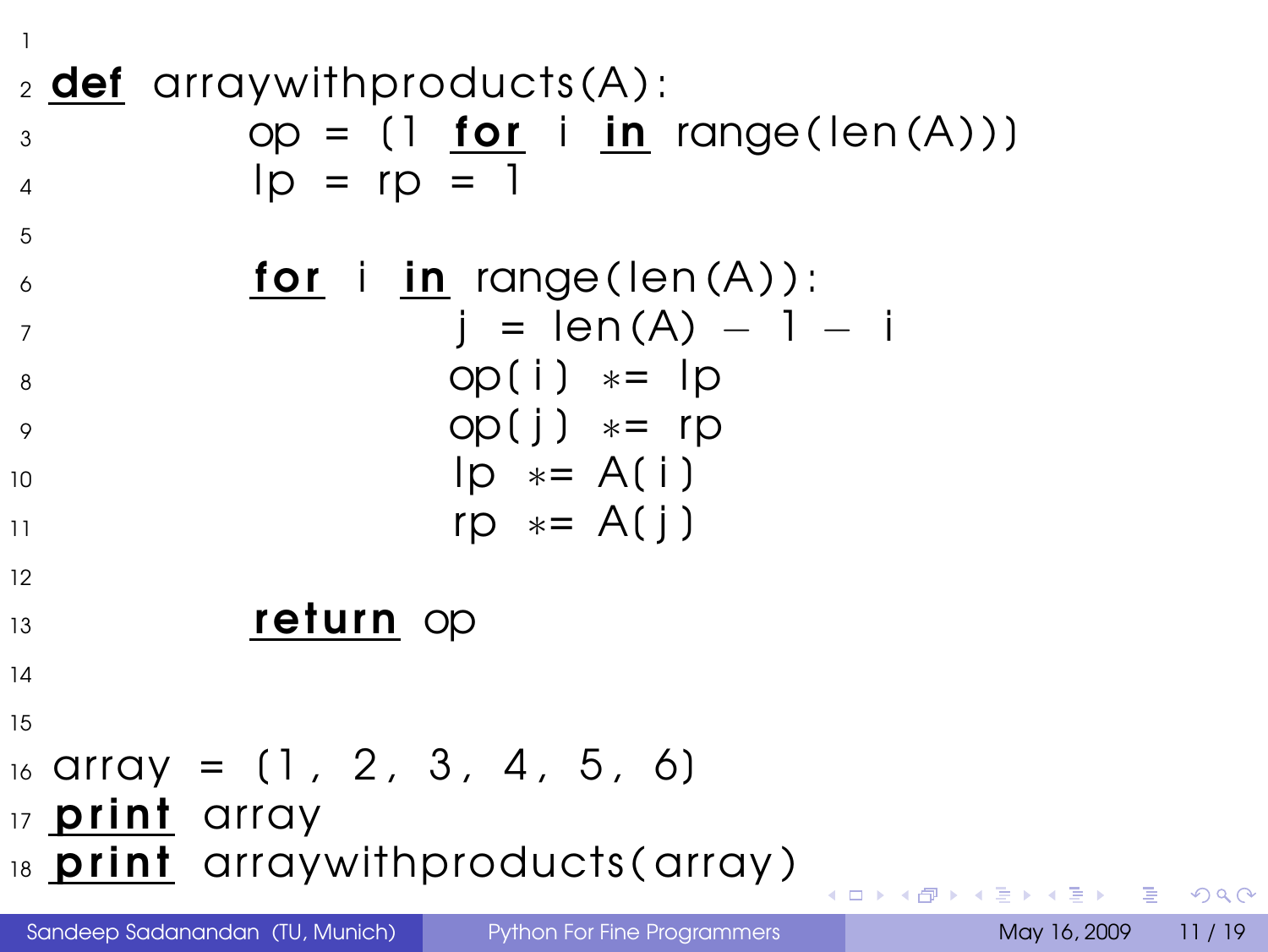- $_2$  (sadanand@lxmayr10  $\degree$  pffp) python  $\lt$  array products
- $3 \times 1$ , 2, 3, 4, 5, 6

1

- <sup>4</sup> [720 , 360 , 240 , 180 , 144 , 120]
- <sup>5</sup> [ sadanand@lxmayr10 ˜ p ffp ]

<span id="page-22-0"></span>**KO FREEZER ABY A GOOD**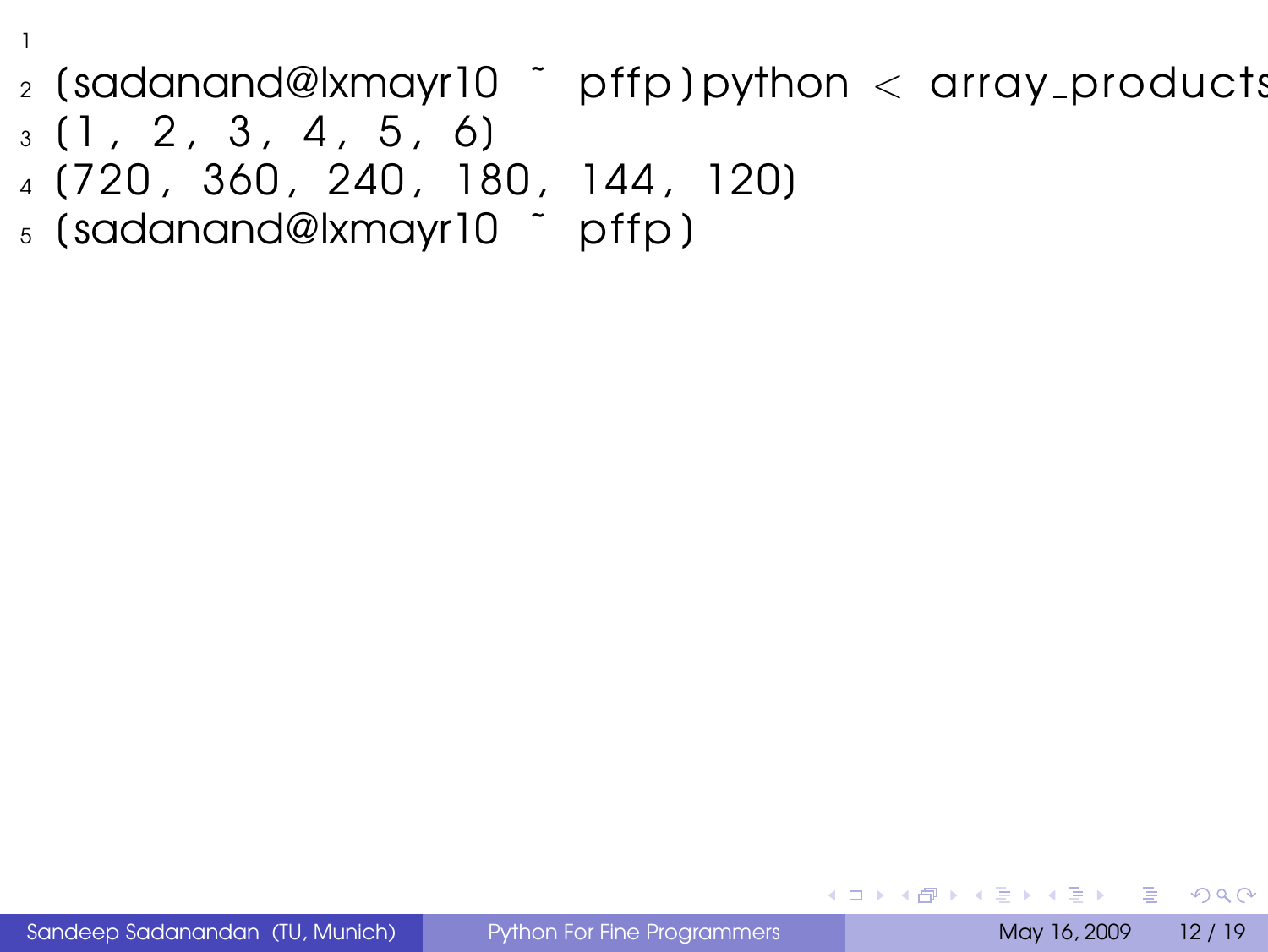## **Exceptions**

- **•** Exceptions are some kind of error reporting tools
- When something unexpected happens, an exception is raised
- **•** The programmer could decide, what to do with the error
	- ► Could handle the exception
	- ▸ Throw/Raise the exception to the caller
- Nice things don't come for cheap.

∍

 $\Omega$ 

ミドイミド

**←ロト ←何ト**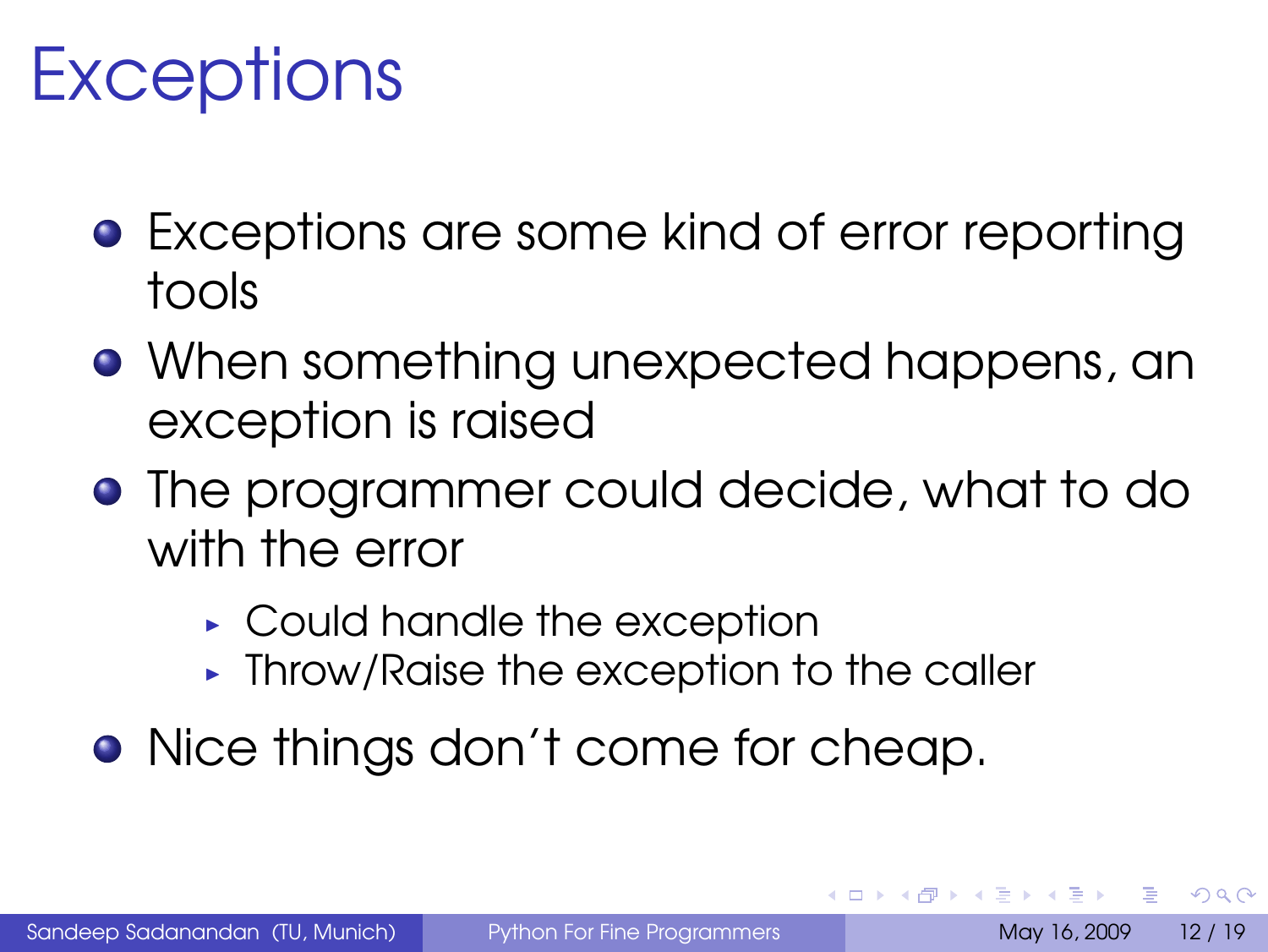$1 >> 10 * (1/0)$  $_2$  Traceback (most recent call last):  $3$  File "<stdin>", line 1, in ? 4 Zero Division Error: integer division or modulo by  $5 \gg 4 +$  spam $*3$  $\delta$  Traceback (most recent call last):  $\overline{7}$  File "<stdin>", line 1, in ? 8 NameError: name 'spam' is not defined  $9 \gg >> '2' + 2$ 10 Traceback (most recent call last):  $\overline{11}$  File "<stdin>", line 1, in ? 12 TypeError: cannot concatenate 'str' and 'int' ob 13  $14$  >>> while True print 'Hello world'  $15$  File "<stdin>", line 1, in ? 16 **while** True **prini** 'Hello world'  $\overline{17}$   $\overline{17}$ 

18 Syntax Error: invalid syntax

**KOD & CONTRACT A REPORT**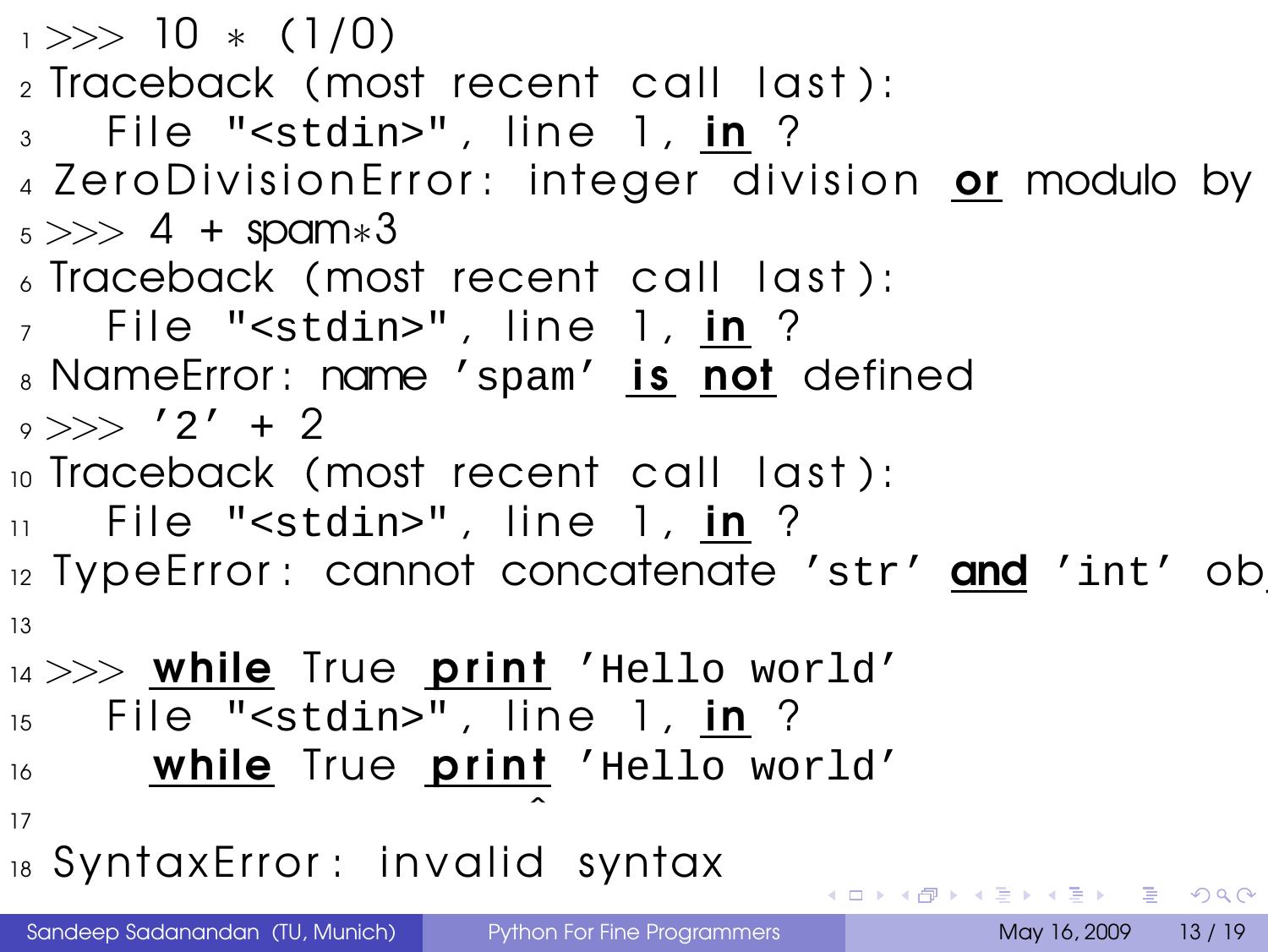# Handling Them

First try: then except:

- **•** try clause (stuff between the try and except) is executed.
- **•** If no exception occurs, the except is skipped
- On exception, the rest of try is skipped
	- $\triangleright$  If matches the exception specified in except, then does the handling as in except
	- $\blacktriangleright$  Else, passes to the higher level

÷.

 $\Omega$ 

無家 不無家人

**K ロ ト K 何 ト K**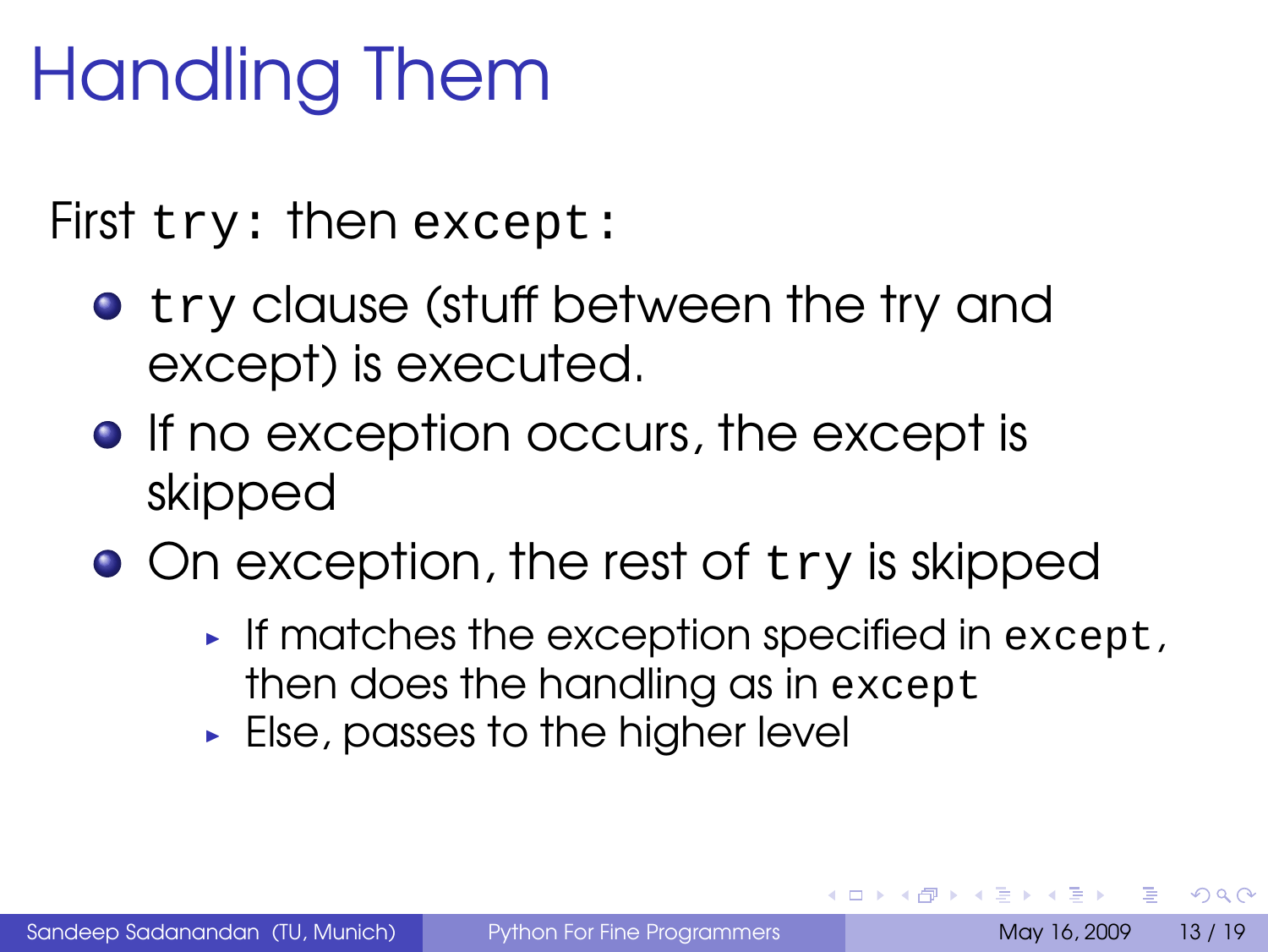$1 >>$  while True:

- $2 \ldots$  try:
- $3 \ldots x = \text{int}(\text{raw} \text{input}("A \text{ number}: "))$
- 4 ... **except** Value Error:
- $5...$  print "Oops! Try again..."
- <sup>6</sup> . . .
- $_7$  A number: 23
- $_8$  A number:  $\setminus\setminus$
- 9 Oops! Try again ...
- <sup>10</sup> A number : 435
- $\scriptstyle\rm II$  A number: 45%
- $_{12}$  Oops! Try again...
- <sup>13</sup> A number : sd
- $_{14}$  Oops! Try again ...

KEL KALLA BIKA BIKA AGA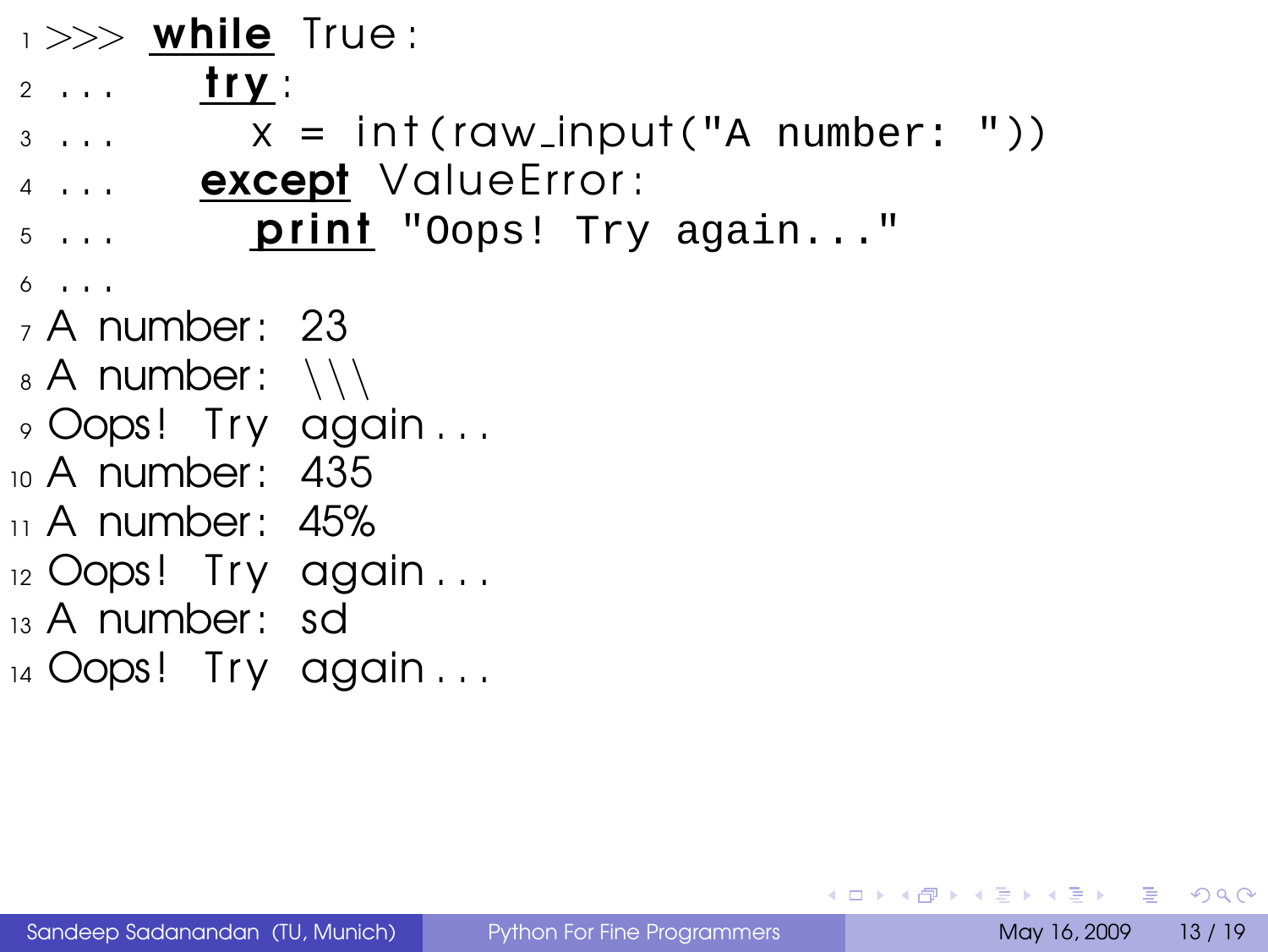#### $_1$  for stuff in our simple list:

- try:
- $\beta$  f = try\_to\_dosomething (stuff)
- **except** A Grave Error:
- **print** 'Something Terrible With', stuff
- else :
- """Continue from Try"""
- **print** "Everything fine with", stuff
- go back home ( )

KEL KALLA BIKA BIKA AGA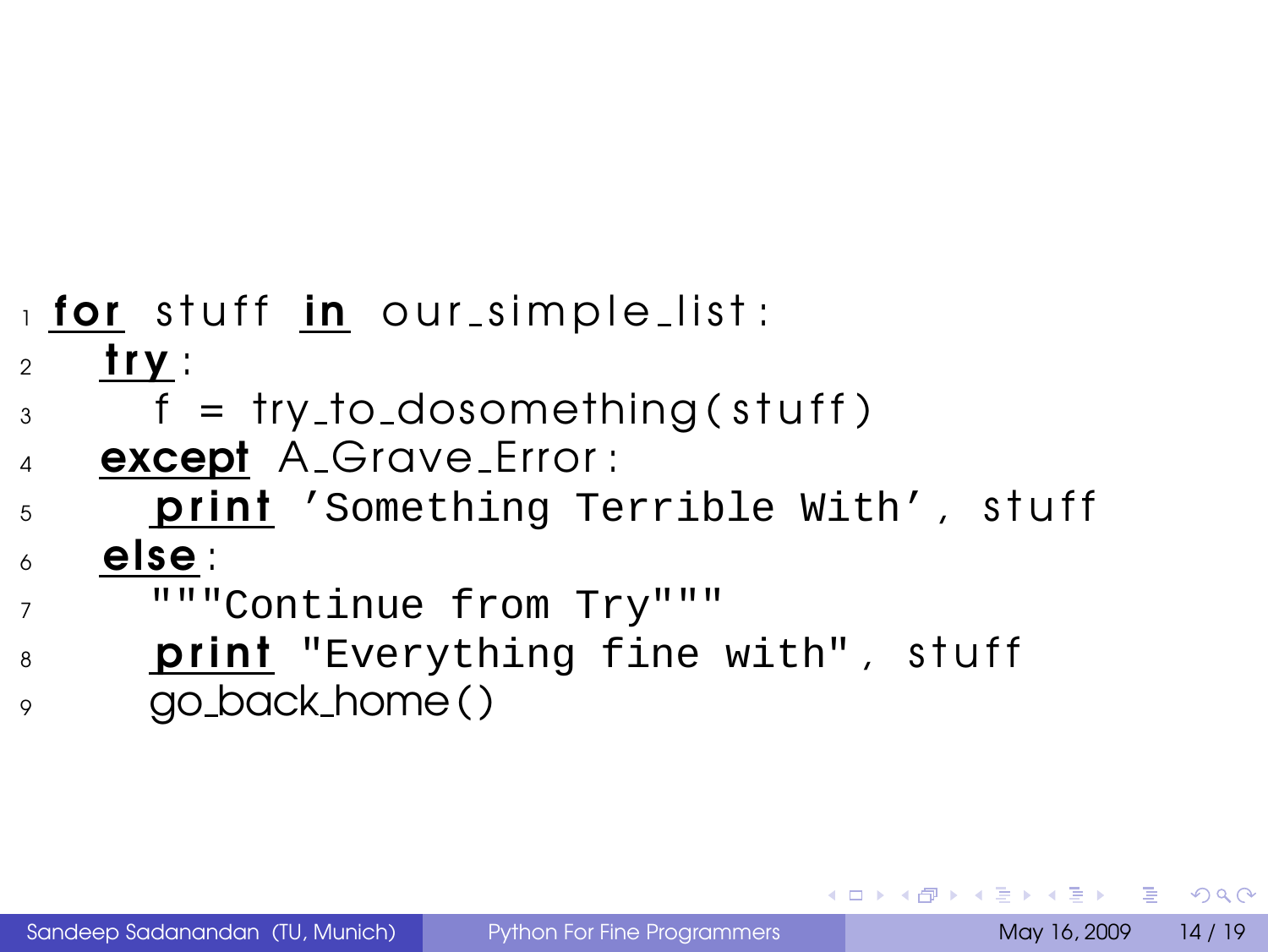## When life throws lemons?

When we get exceptions.

- **•** One way is to handle them
- **•** Otherwise, raise them
- The present code stops executing
- **And goes back to the caller**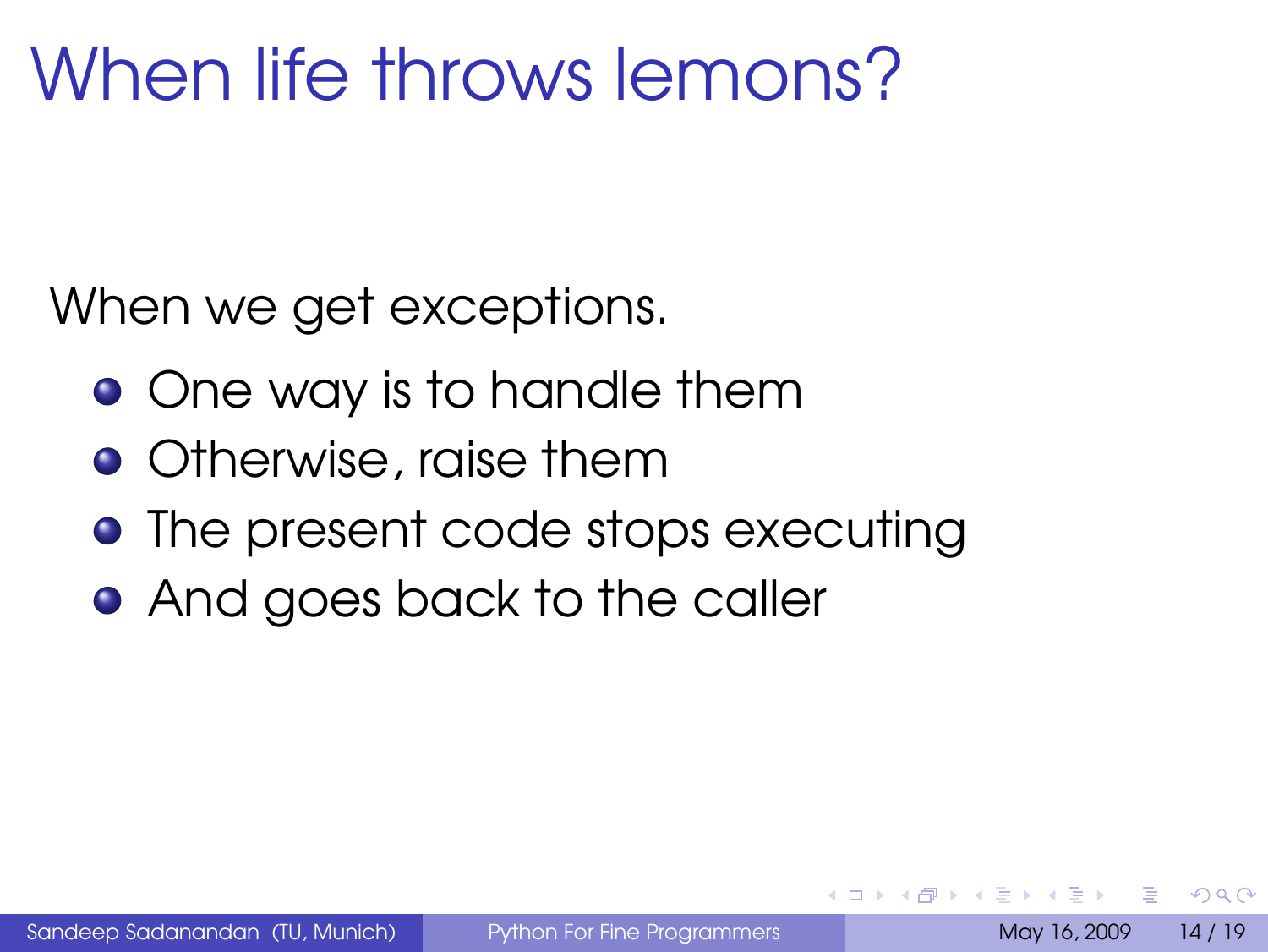$\rightarrow >>$  while True:

- $2 \ldots$  try:
- $\beta$  ...  $\chi = \int \int \Gamma(\text{raw} \cdot \text{input}(\text{var} \cdot \text{number} : \text{var} \cdot \text{input}(\text{var} \cdot \text{input} \cdot \text{input} \cdot \text{input} \cdot \text{input} \cdot \text{input} \cdot \text{input} \cdot \text{input} \cdot \text{input} \cdot \text{input} \cdot \text{input} \cdot \text{input} \cdot \text{input} \cdot \text{input} \cdot \text{input} \cdot \text{input} \cdot \text{input} \cdot \text{input} \cdot \text{input} \cdot \text{input} \cdot \text{input} \cdot \text{input} \cdot \text{input} \cdot \text{input$
- 4 ... **except** Value Error:
- $5...$  print "Oops! Try again..."  $\delta$  ... raise
- <sup>7</sup> . . .
- <sup>8</sup> A number : 12
- <sup>9</sup> A number : we
- $10$  Oops! Try again...
- $\overline{11}$  Traceback (most recent call last):
- $12$  File "<stdin>", line 3, in <module>

 $_{13}$  Value Error: invalid literal for int () with base  $14$  >>>

KEL KALLA BIKA BIKA AGA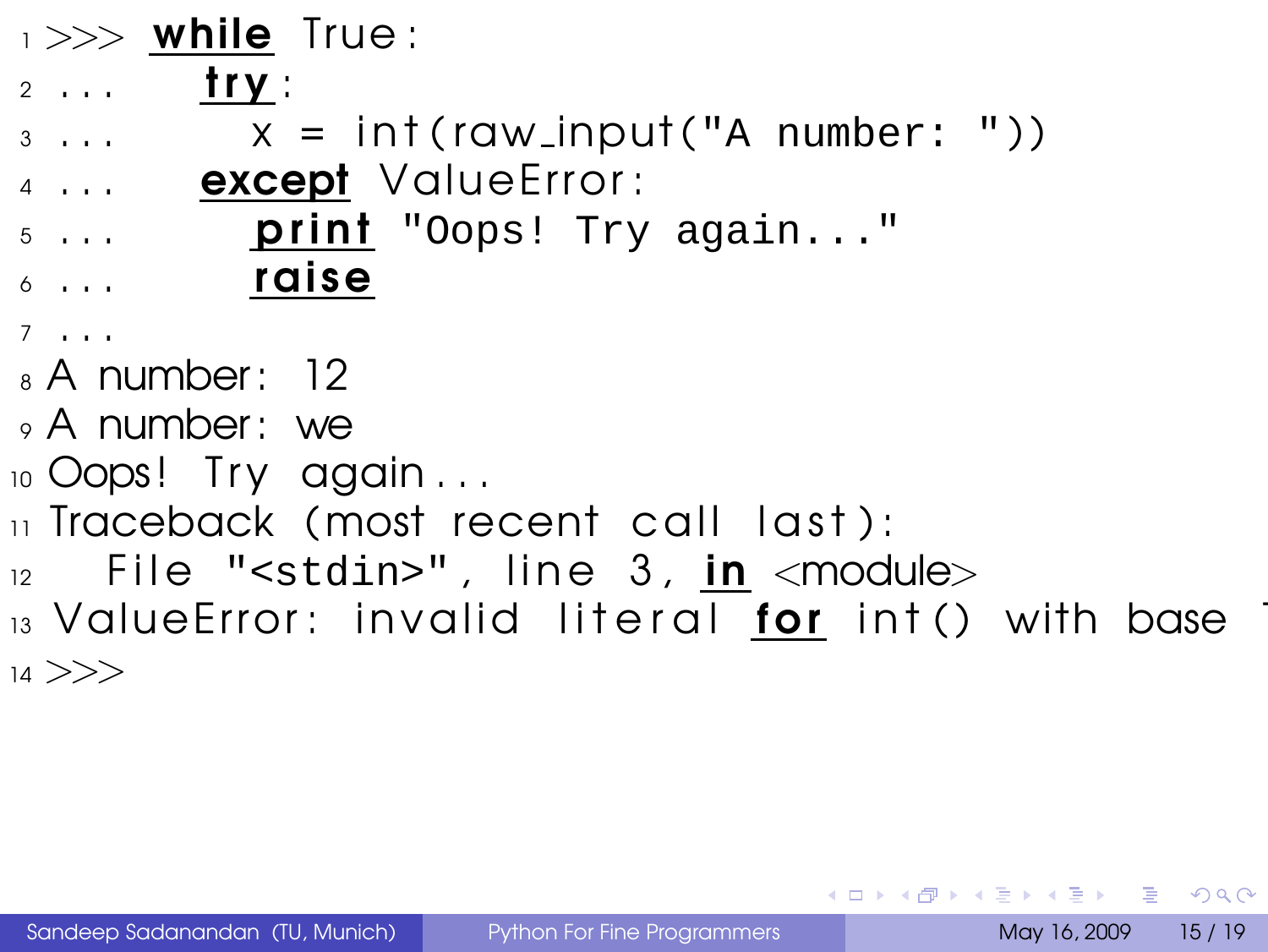# Clean it up

Python provides with a finally statement, which helps to clean up if something went wrong.

- First do the try part
- **Then do the finally part**
- **•** If exception happened, then do the correspoding exception, then do the finally part.

÷.

 $\Omega$ 

 $\rightarrow$   $\pm$   $\rightarrow$ 

 $\leftarrow$   $\Box$   $\rightarrow$   $\leftarrow$   $\leftarrow$   $\Box$   $\rightarrow$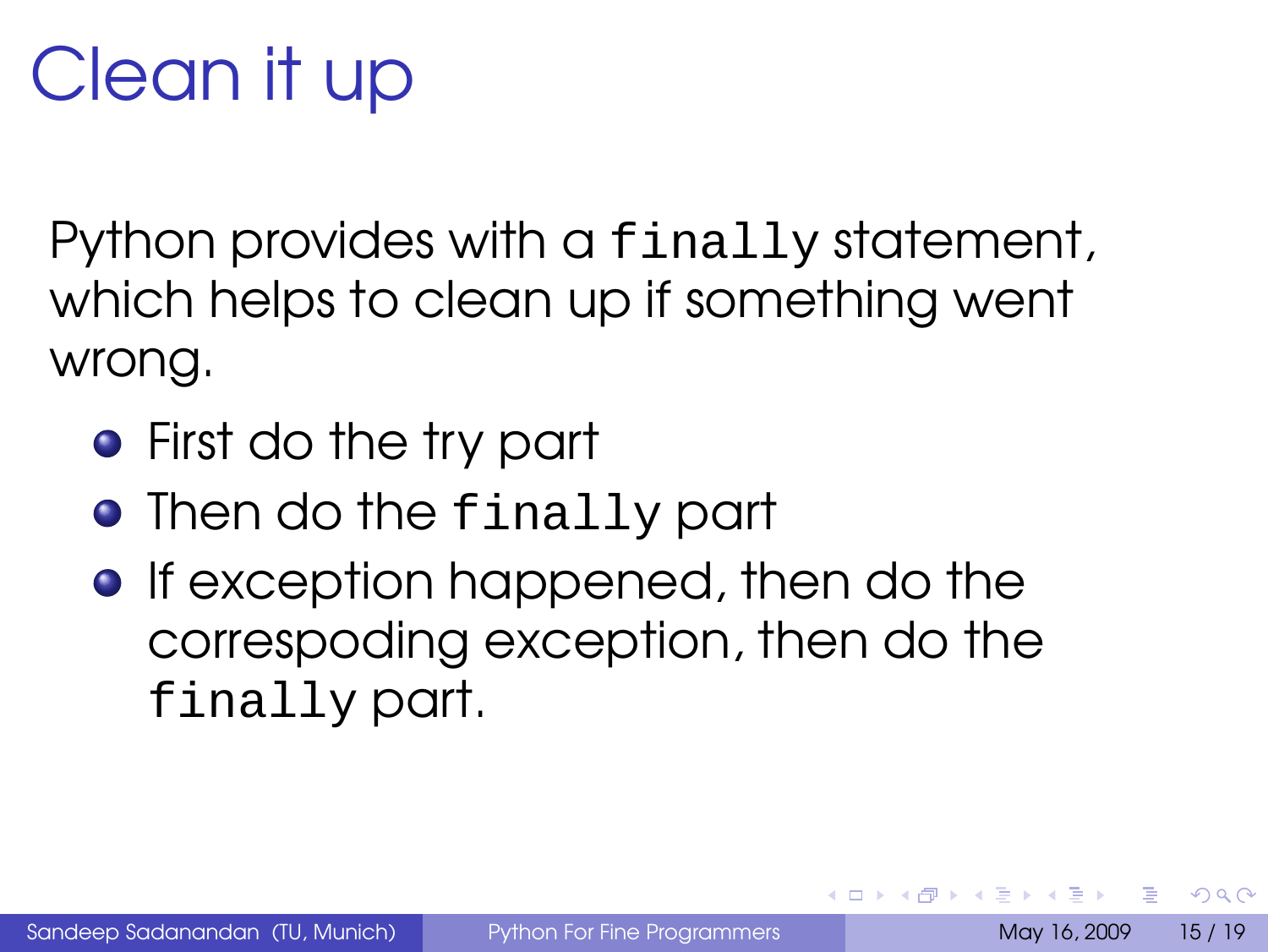| $\rightarrow >>$ def divide(x, y):        |                                         |
|-------------------------------------------|-----------------------------------------|
| <u>try</u> :<br>$2 \cdot \cdot \cdot$     |                                         |
| $3 \cdot \cdot \cdot$                     | $result = x / y$                        |
| $4 \cdot \cdot \cdot$                     | except ZeroDivisionError:               |
| $5 \cdot \cdot \cdot$                     | print "division by zero!"               |
| else :<br>$6 \cdot \cdot \cdot$           |                                         |
| $7 \cdot \cdot \cdot$                     | print "result is", result               |
| <u>finally</u> :<br>$8 \cdot \cdot \cdot$ |                                         |
| $9 \cdot \cdot \cdot$                     | <b>print</b> "executing finally clause" |
| $10 \cdot \cdot \cdot$                    |                                         |
| $_{11}$ >>> divide (2, 1)                 |                                         |
| $12$ result is 2                          |                                         |
| 13 executing finally clause               |                                         |
| $_{14}$ >>> divide (2, 0)                 |                                         |
| 15 division by zero!                      |                                         |
| 16 executing finally clause               |                                         |
| $17$ $>>$                                 |                                         |
| $18$ $>>$                                 | メロトメ 御 トメ 君 トメ 君 トッ 君                   |
|                                           |                                         |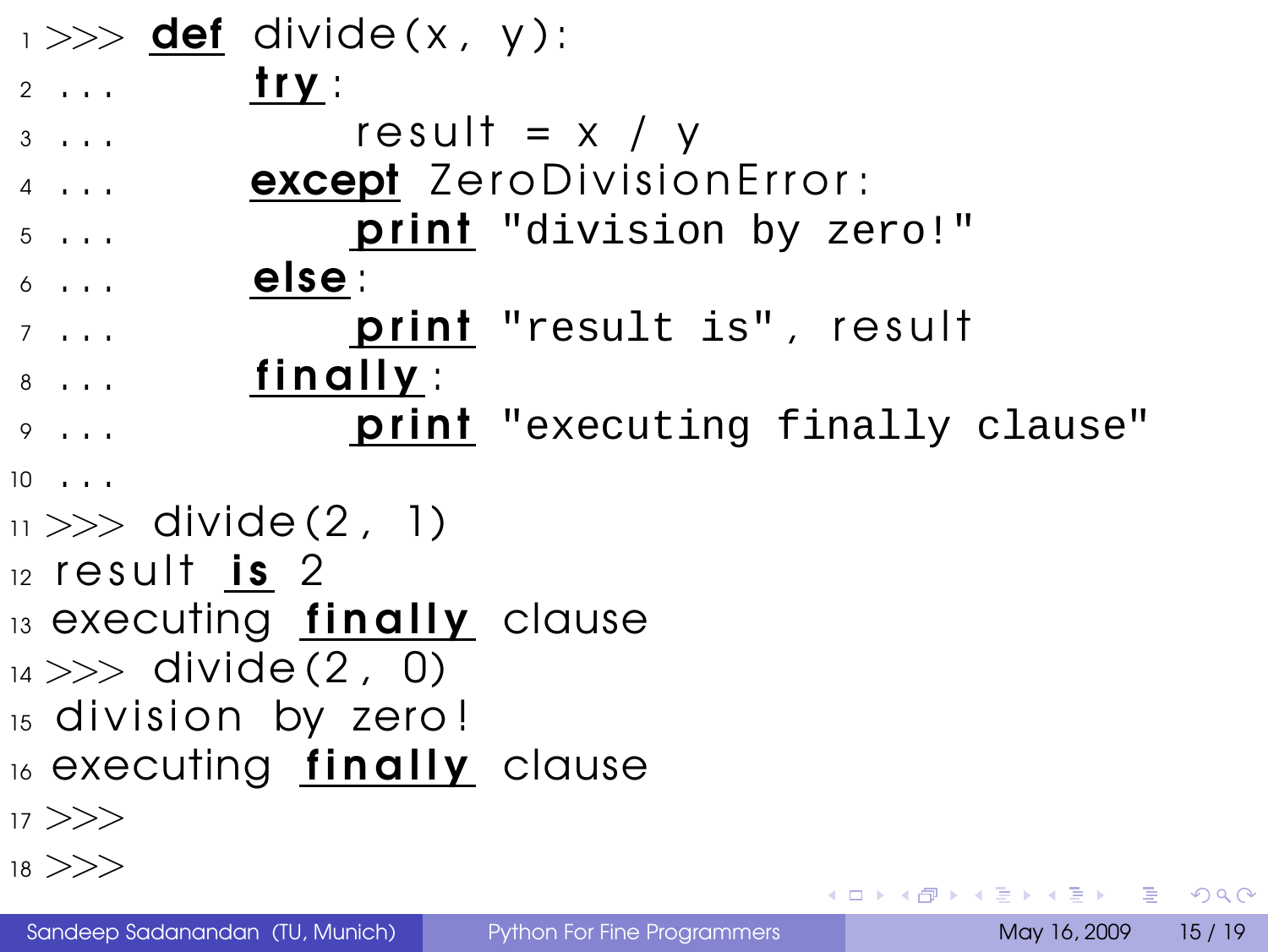- $_{19} >>$  divide ("2", "1")
- $20$  executing finally clause
- $_{21}$  Traceback (most recent call last):
- $_{22}$  File "<stdin>", line 1, in ?
- $23$  File "<stdin>", line 3, in divide
- $24$  TypeError: unsupported operand type (s) for /: 'stra

**KO FREEZER ABY A GOOD**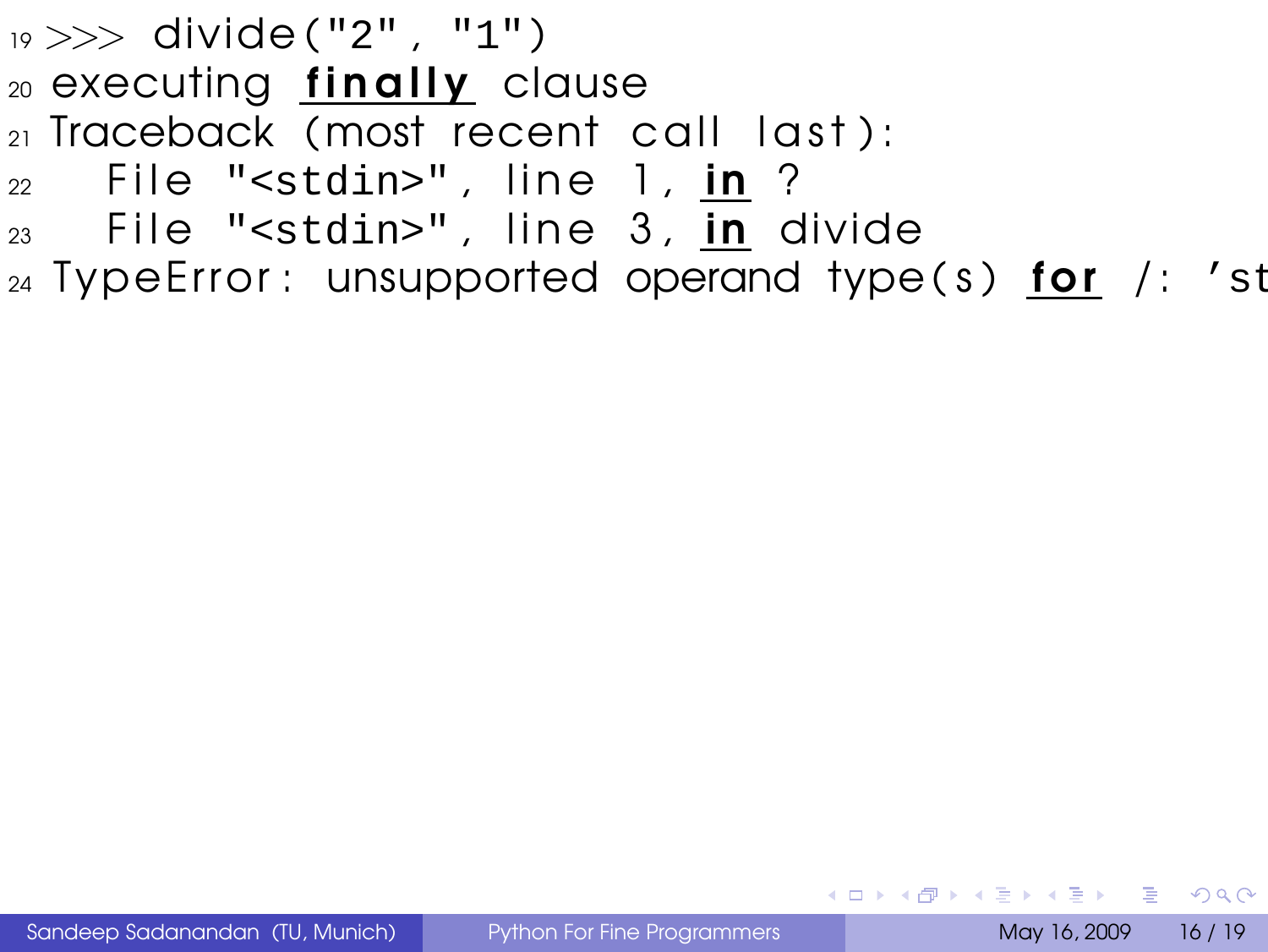### Exceptions Are Classes

- Exceptions are classes too
- One can creat his/her own exceptions
- **•** An exception can be saved in a variable for further use.
- Example below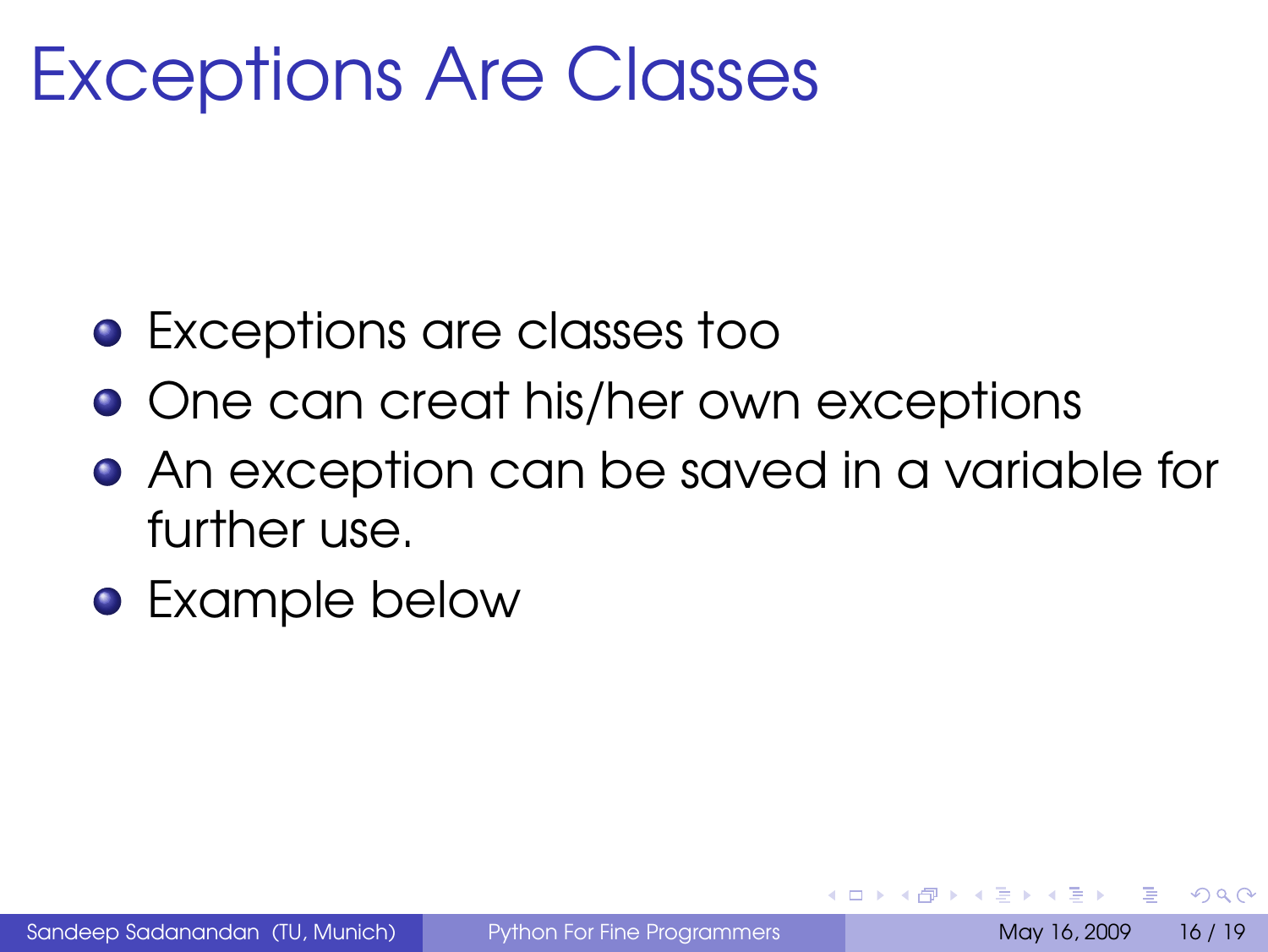<sup>1</sup> >>>  $2 >>$  class MyError (Exception):  $\overline{3}$  ...  $\overline{4}$  def  $\overline{1}$  in it  $\overline{1}$  (self , value):  $4 \ldots$  self value = value  $5 \ldots$  def  $_{-}$ str $_{-}$ (self):  $\delta$  ... **return** repr (self value) <sup>7</sup> . . .  $_8 >>$  try :  $9 \ldots$  raise MyError (2 $*2$ ) 10 ... **except** MyError as e:  $11$  ... **prini** 'My exception occurred, value:',  $\theta$ .  $12 \cdot . . .$ 13 My exception occurred, value: 4 14 >>> raise MyError, 'oops!' 15 Traceback (most recent call last):  $_{16}$  File "<stdin>", line 1, in ? 17 \_\_main\_\_. MyError : 'oops!'

<span id="page-34-0"></span>**KORK EXTERICATION**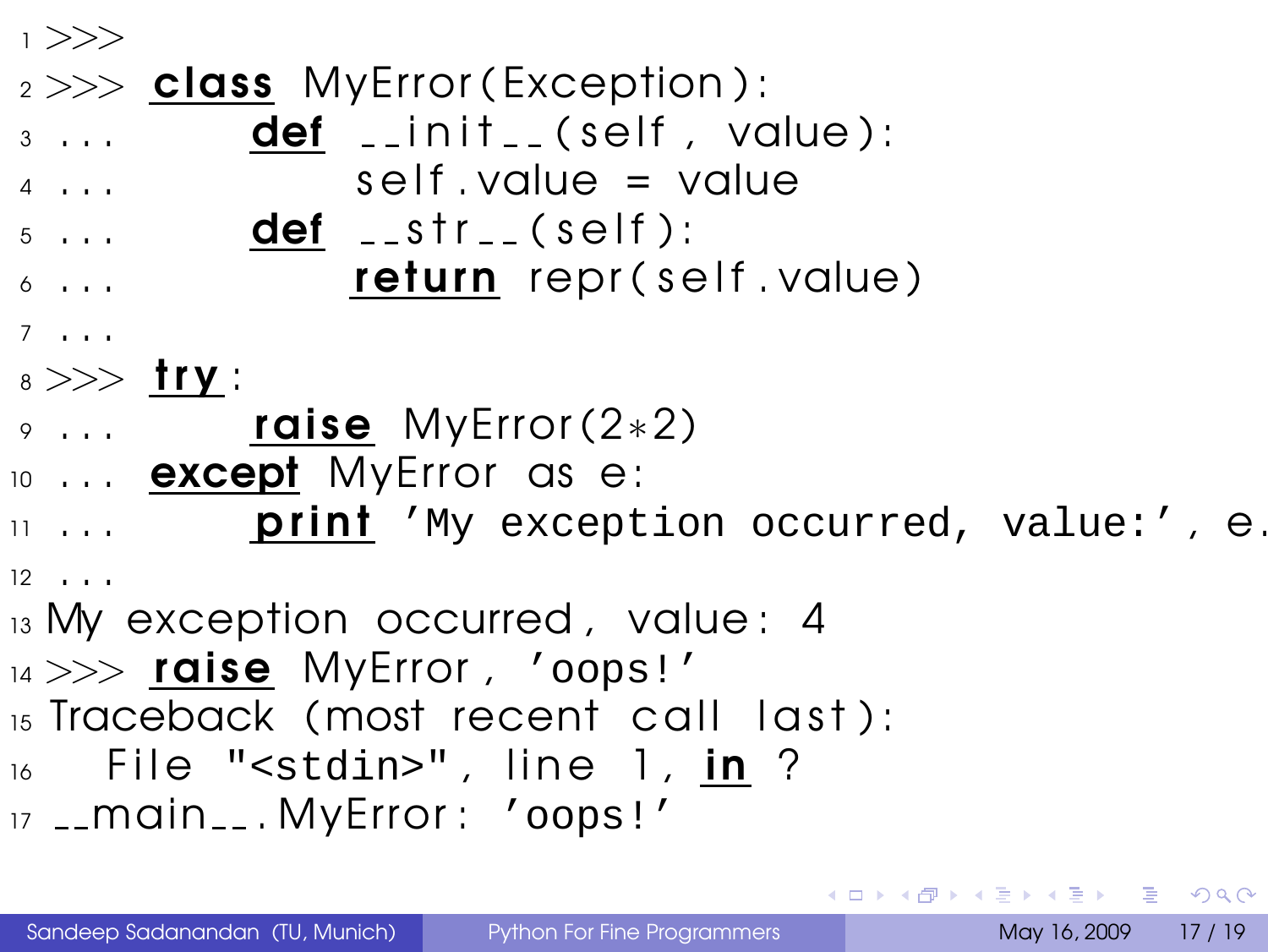## Import Statement

- No one can write all the code he/she needs.
- No need to re-invent the wheel
- Use import statement of Python
- **•** Equivalent of #include of **C**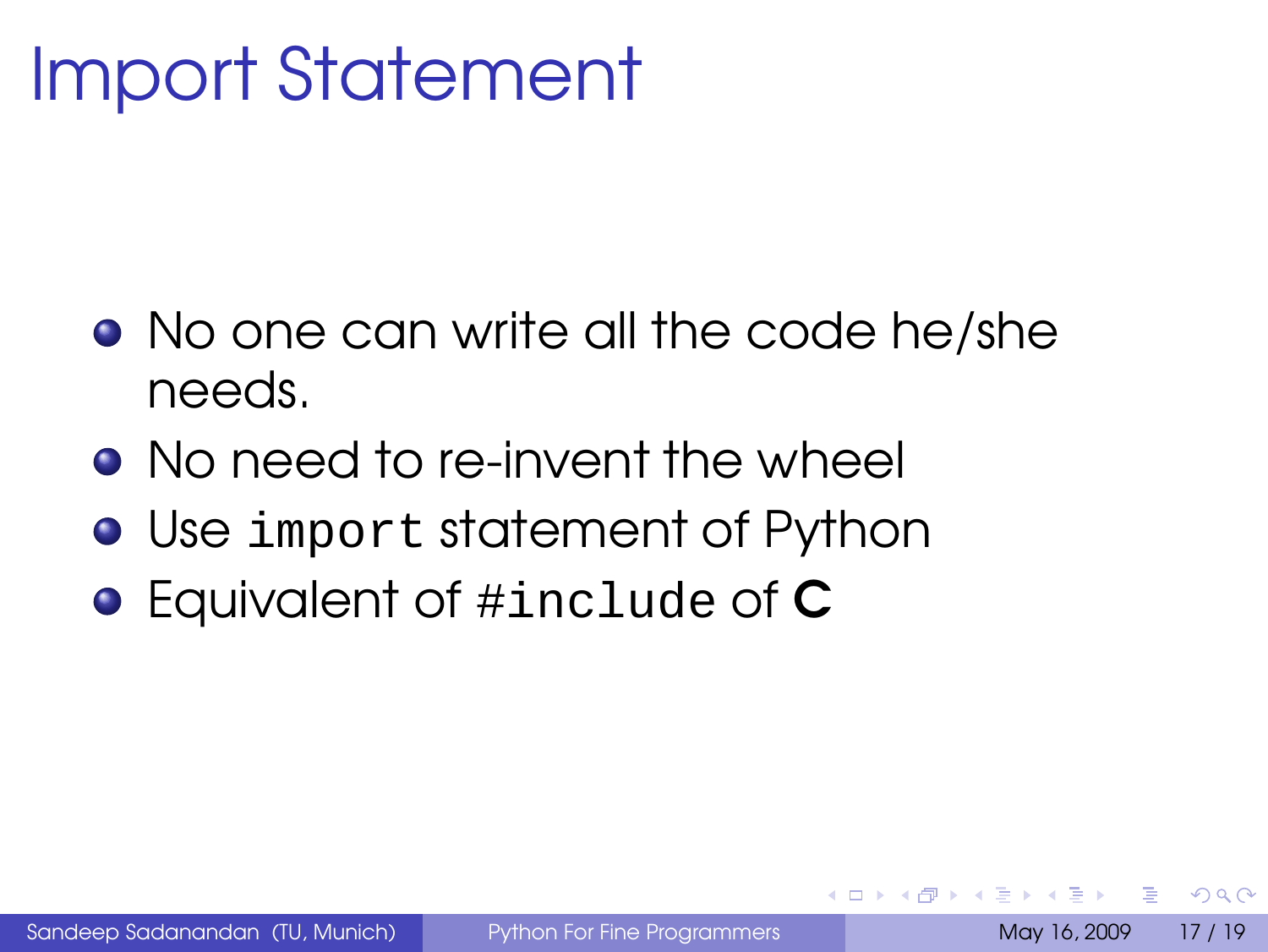- $_1 >>$  import math  $2 >>$  math.pow(5, 2)  $3, 25.0$  $4 \gg \gg$  math.pow(2, 5) <sup>5</sup> 32.0 6 >>> from math import pow  $7 >>$  pow(3, 4)
- <sup>8</sup> 81.0

**KOD & CONTRACT A REPORT**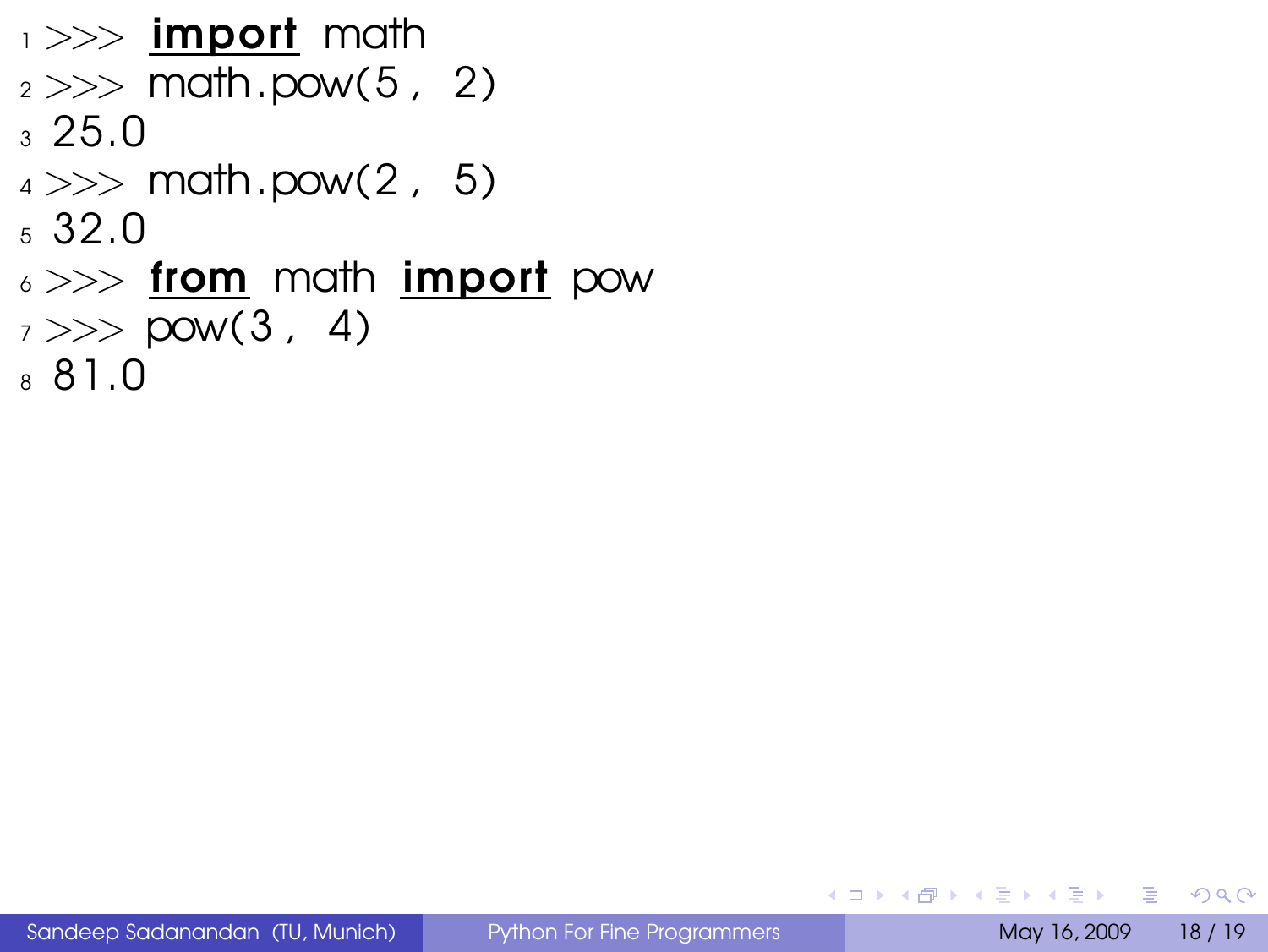## Some nice libraries

re Regular expression operations numbers Numeric abstract base classes math Mathematical functions cmath Functions for complex numbers decimal Decimal fixed & floating point math random Generate pseudo-random numbers os Miscellaneous OS interfaces io Core tools for streams time Time access and conversions os.path Common pathname manipulations

 $\Omega$ 

新 にっぽん

**←ロト ←何ト**